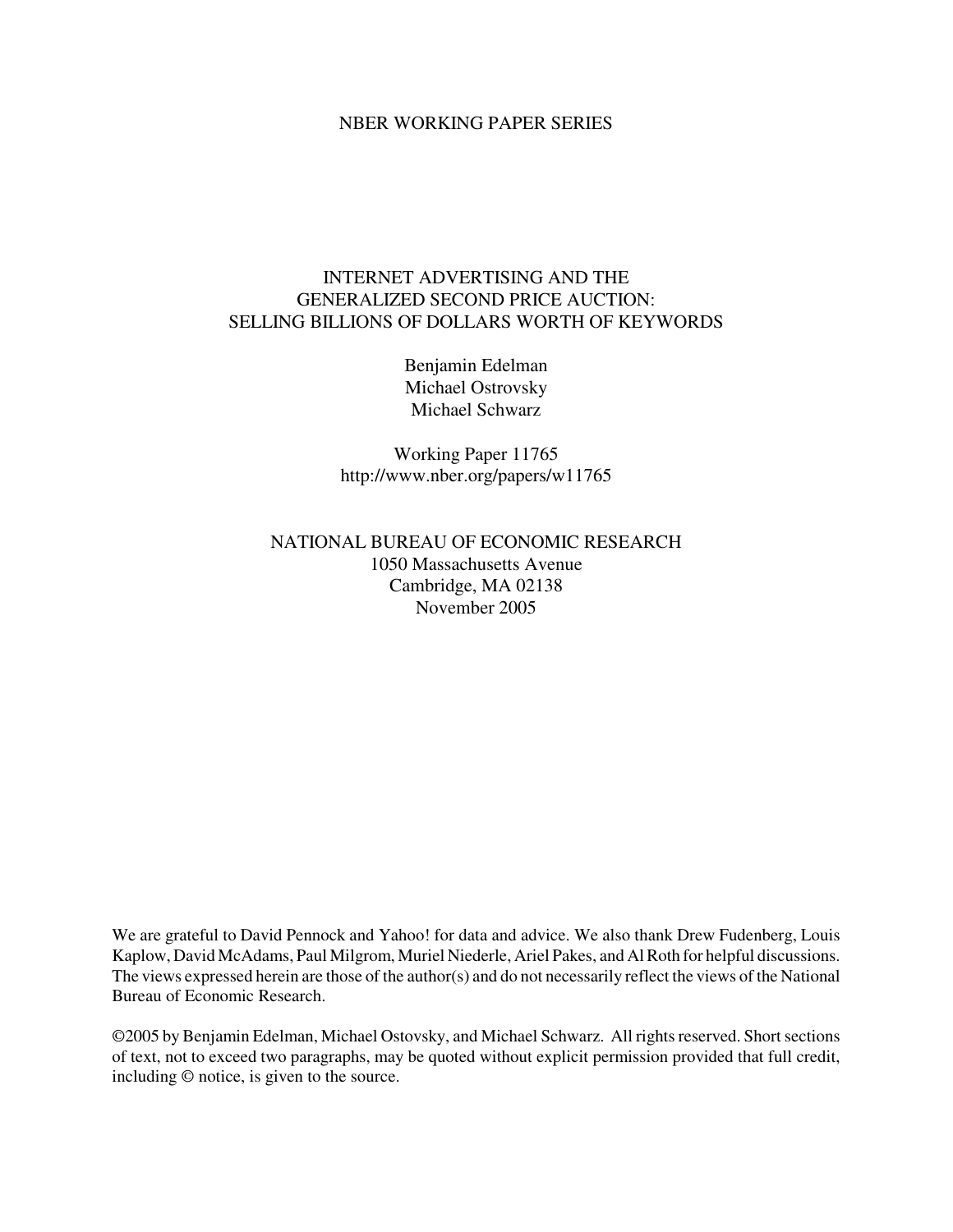Internet Advertising and the Generalized Second Price Auction: Selling Billions of Dollars Worth of Keywords Benjamin Edelman, Michael Ostovsky, and Michael Schwarz NBER Working Paper No. 11765 November 2005 JEL No. L0

### **ABSTRACT**

We investigate the "generalized second price" auction (GSP), a new mechanism which is used by search engines to sell online advertising that most Internet users encounter daily. GSP is tailored to its unique environment, and neither the mechanism nor the environment have previously been studied in the mechanism design literature. Although GSP looks similar to the Vickrey-Clarke-Groves (VCG) mechanism, its properties are very different. In particular, unlike the VCG mechanism, GSP generally does not have an equilibrium in dominant strategies, and truth-telling is not an equilibrium of GSP. To analyze the properties of GSP in a dynamic environment, we describe the generalized English auction that corresponds to the GSP and show that it has a unique equilibrium. This is an ex post equilibrium that results in the same payoffs to all players as the dominant strategy equilibrium of VCG.

Benjamin Edelman Department of Economics Harvard University Cambridge, MA 02138 bedelman@fas.harvard.edu

Michael Ostrovsky Graduate School of Business Stanford University Stanford, CA 94305 ostrovsky@gsb.stanford.edu

Michael Schwarz University of California, Berkeley 140 Warren Hall MC 7360 Berkeley, CA 947210-7360 and NBER mschwarz@berkeley.edu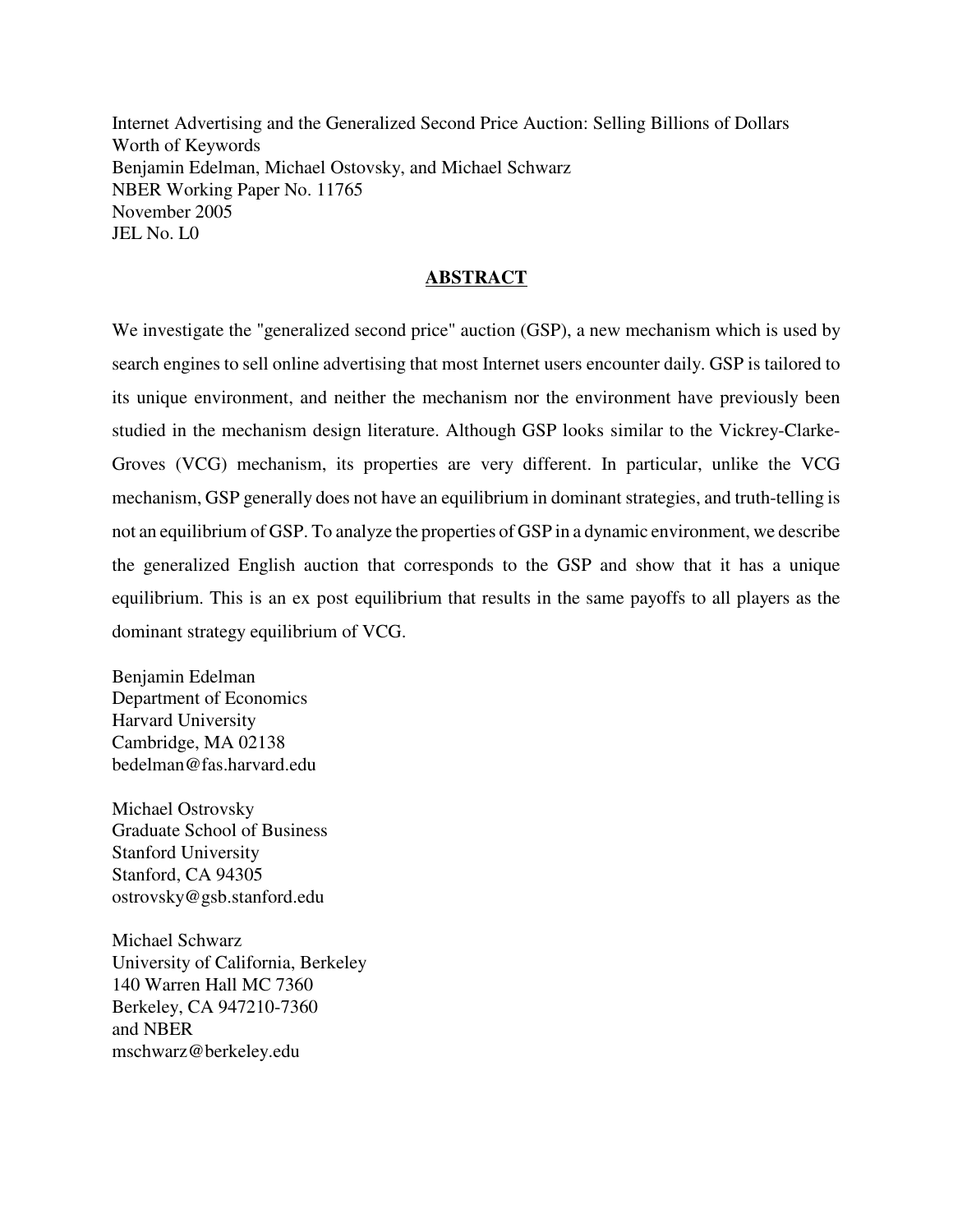## 1 Introduction

This paper investigates a new auction mechanism, which we call the "generalized second price" auction, or GSP. GSP is tailored to the unique environment of the market for online ads, and neither the environment nor the mechanism have previously been studied in the mechanism design literature. While studying the properties of a novel mechanism is often fascinating in itself, our interest is also motivated by the spectacular commercial success of GSP. It is the dominant transaction mechanism in a large and rapidly growing industry. For example, Google's total revenue in 2004 was equal to \$3.189 billion. Over 98% of the revenue came from GSP auctions. Yahoo!'s total revenue in 2004 was equal to \$3.574 billion. It is believed that over 50% of Yahoo!'s revenue is derived from sales via GSP auctions. To appreciate the size of the market dominated by GSP auctions, note that the combined market capitalization of Google and Yahoo! is over \$125 billion. In comparison, the combined market capitalization of all US airlines is about \$20 billion.

Let us briefly describe how these auctions work. When an Internet user enters a search ("query") into a search engine, he gets back a page with results, containing both the links most relevant to the query and the sponsored links, i.e., paid advertisements. The ads are clearly distinguishable from the actual search results, and different searches yield different sponsored links: advertisers target their ads based on search keywords. For instance, if a travel agent buys the word "Hawaii," then each time a user performs a search on this word, a link to the travel agent will appear on the search results page. When a user clicks on the sponsored link, he is sent to the advertiser's web page. The advertiser then pays the search engine for sending the user to its web page, hence the name—"pay-per-click" pricing.

The number of ads that the search engine can show to a user is limited, and different positions on the search results page have different desirabilities for advertisers: an ad shown at the top of a page is more likely to be clicked than an ad shown at the bottom. Hence, search engines need a system for allocating the positions to advertisers, and auctions are a natural choice. Currently, the mechanisms most widely used by search engines are based on GSP.

In the simplest GSP auction, for a specific keyword, advertisers submit bids stating their maximum willingness to pay for a click. When a user enters a keyword, he receives search results along with sponsored links, the latter shown in decreasing order of bids. In particular, the ad with the highest bid is displayed at the top, the ad with the next highest bid is displayed in the second position, and so on. If a user subsequently clicks on an ad in position  $k$ , that advertiser is charged by the search engine an amount equal to the next highest bid, i.e., the bid of an advertiser in position  $k + 1$ . If a search engine offered only one advertisement per result page, this mechanism would be equivalent to the standard second price, or Vickrey-Clarke-Groves (VCG), auction. With multiple positions available, the GSP generalizes the second price auction. (Hence the name.) Here, a winner pays the next highest bidder's bid. But as we will demonstrate, the multi-unit GSP auction is no longer equivalent to the VCG auction, for multi-unit GSP lacks some of VCG's desirable properties. In particular, unlike the VCG mechanism, GSP generally does not have an equilibrium in dominant strategies, and truth-telling is not an equilibrium of GSP.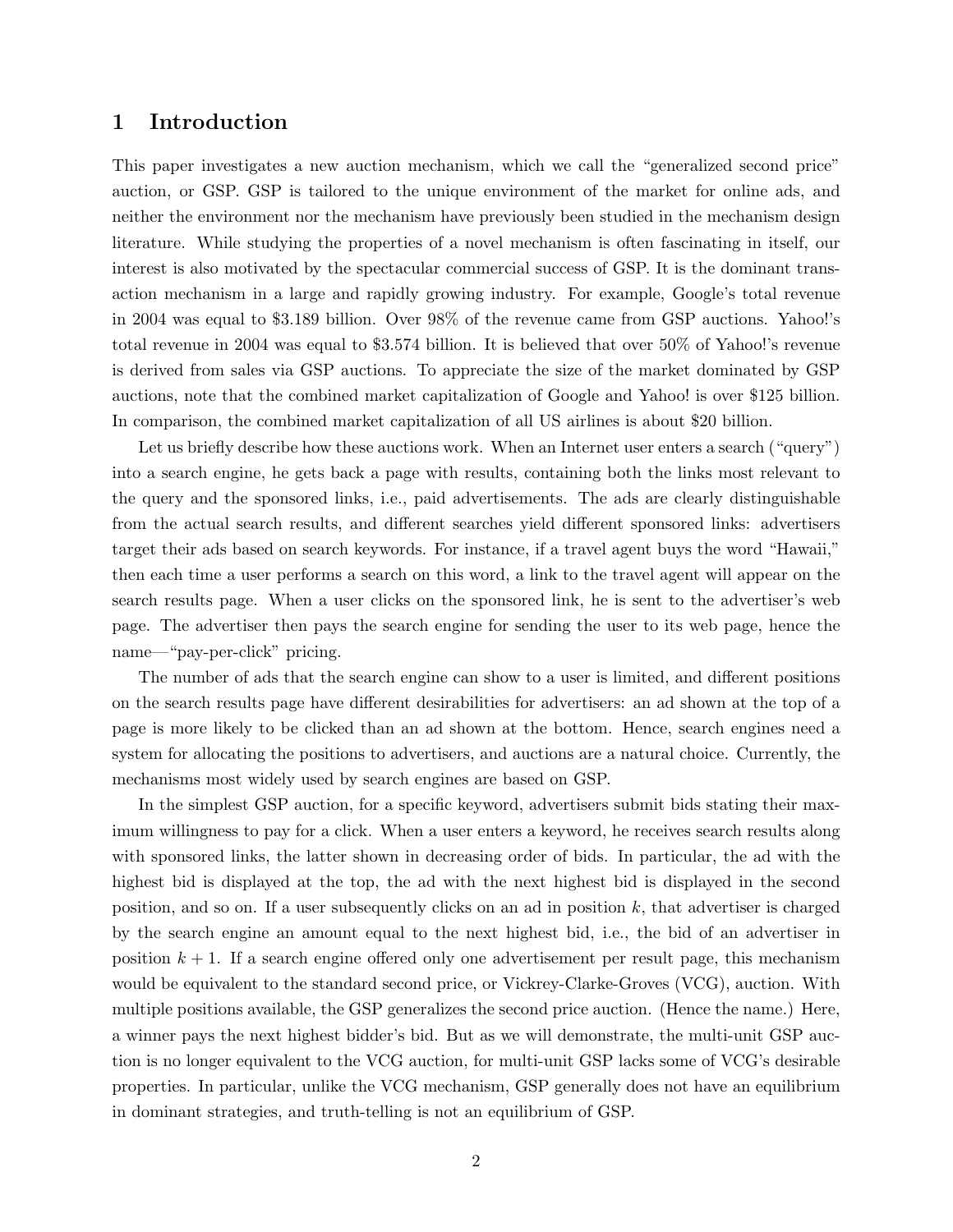In Section 2, we describe the evolution of the market for Internet advertisements and the unique features of the environment in this market. In Section 3, we introduce a model of sponsored search auctions, and we begin our analysis of the model in Section 4. Since advertisers can change their bids frequently, sponsored search auctions can be modeled as a continuous or an infinitely repeated game. Our analysis begins with a static stage game. We introduce restrictions on bidders' behavior suggested by the market's dynamic structure. We call the static equilibria satisfying these restrictions "locally envy-free."

We then proceed to show that the set of locally envy-free equilibria contains an equilibrium in which the payoffs of the players are the same as in the dominant-strategy equilibrium of the VCG auction, even though both the bids of the players and the payment rules in the mechanisms are very different. Moreover, this equilibrium is the worst locally envy-free equilibrium for the search engine and the best locally envy-free equilibrium for the bidders. Consequently, in any locally envy-free equilibrium of GSP, the total expected revenue to the seller is at least as high as in the dominant-strategy equilibrium of the VCG auction.

In Section 5, we present our main result. The generalized English auction can be viewed as a dynamic game corresponding to the GSP auction. Although the generalized English auction is not dominant-strategy solvable, it has a unique perfect Bayesian equilibrium in continuous strategies. In this equilibrium, all players receive the same payoffs as in the dominant strategy equilibrium of VCG. A remarkable feature of the equilibrium of the generalized English auction is that it is an ex post equilibrium, i.e., the outcome depends only on the values of the participants and not on their beliefs about each others' values. Section 6 concludes.

## 2 The Structure and Evolution of Sponsored Search Auctions

### 2.1 Unique Features of the Market for Internet Advertising

A combination of several features makes the market for Internet advertising unique. First, bidding takes place continuously. For example, the advertiser with the second highest bid on a given keyword at some instant will be listed as the second sponsored link at that instant. But any other advertiser can revise his bid at any time, and the order of sponsored links and prices will change accordingly. These changes can be very rapid because advertisers can employ automated robots, including commercially available software, in responding to others' bids.

Second, the search engines effectively sell flows of perishable advertising services rather than storable objects: if there are no ads for a particular search term during some period of time, the "capacity" is wasted, much like in electricity markets. Of course, this environment is very different from a market for electricity: e.g., the marginal utility of advertisers from an additional click can be considered constant and hence can be reasonably well approximated by a single number, while the marginal benefit from electricity is rapidly diminishing, requiring bidders to submit entire demand curves; the market for electricity is two-sided, whereas sponsored search auctions are one-sided; etc.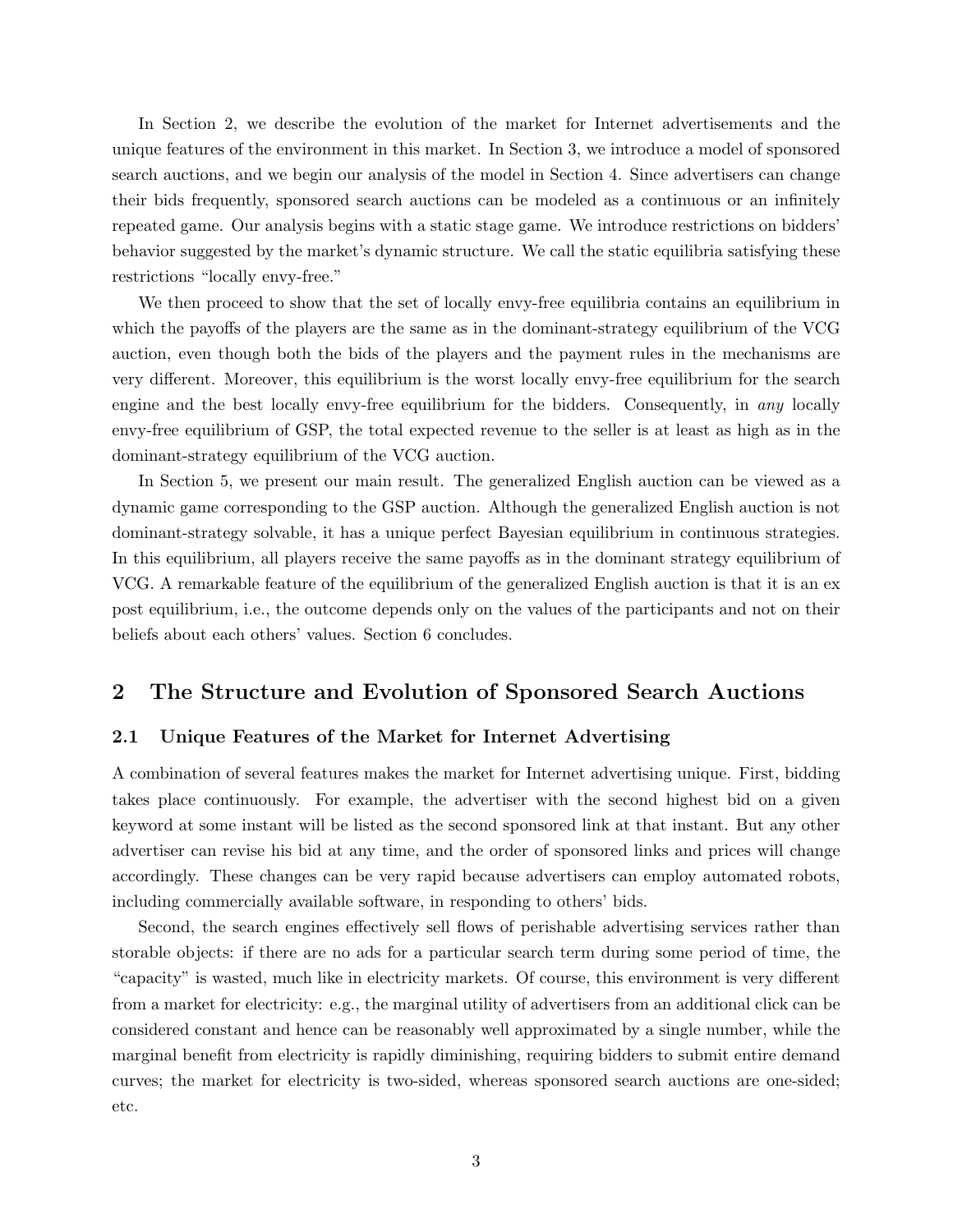Finally, unlike other centralized markets, where it is usually clear how to measure what is being sold, there is no obvious definition of a "unit" of Internet advertisement. From the advertiser's perspective, the relevant unit is the cost of attracting a customer who makes a purchase. This corresponds most directly to a pricing model in which an advertiser pays only when a customer actually completes a transaction. From the search engine's perspective, the relevant unit is what it collects in revenues every time a user performs a search for a particular keyword. This corresponds to a pricing model in which an advertiser is charged every time its link is shown to a potential consumers. "Pay-per-click" is a middle ground between the two models: the advertiser pays every time a user clicks on the link. All three payment models are widely used on the Internet.<sup>1</sup> The specific sector of Internet advertising that we study, sponsored search auctions, has converged to pay-per-click pricing after several years of evolution.

Since GSP evolved in the market for online advertising, its rules reflect the environment's unique characteristics. GSP insists that for each keyword, bidders submit a single bid—even though several different items are for sale: position 1 is very different from position 5. The unusual onebid requirement makes sense in this setting: the value of being in each position is proportional to the number of clicks associated with that position. Consequently, even though the environment is multi-object, buyer valuations can be adequately represented by one-dimensional types. However, one bid per keyword is probably not sufficiently expressive to fully convey the preferences of the bidders: e.g., it does not allow for the possibility that the users who click on position 5 are somehow different from those who click on position 2; it does not allow for the possibility that advertisers care about the allocation of other positions, and so on. Nonetheless, these limitations are apparently not large enough to justify added complexity in the bidding language, and we will likewise ignore these possibilities in our model. One important possibility that we abstract away from is that ads from different advertisers have different probabilities of being clicked when placed in the same position. (These probabilities are known in the industry as "click-through rates", or CTRs.) Different search engines treat this possibility differently: Yahoo! ignores the CTRs, ranks the bidders purely in the order of decreasing bids, and charges the next-highest bidder's bid. In contrast, Google multiplies each advertiser's bid by its estimated CTR to compute its expected revenue, ranks the ads by these expected revenues, and then charges each bidder the smallest amount sufficient to exceed the expected revenue of the next bidder's bid times his estimated CTR.<sup>2</sup> In our analysis, we assume that all bidders have identical CTRs, in which case Google's and Yahoo!'s mechanisms are identical. The analysis would remain largely the same if all advertisers' CTRs in any given position x differed by a constant factor.<sup>3</sup>

<sup>&</sup>lt;sup>1</sup>A prominent example of "pay-per-transaction," and even "pay-per-dollar of revenue" ("revenue sharing") is Amazon.com's Associates program, http://www.amazon.com/gp/browse.html?&node=3435371 (accessed August 10, 2005). Under this program, a website that sends customers to Amazon.com receives a percentage of customers' purchases. "Pay-per-impression" advertising, in the form of banner ads, remains popular on major Internet portals, such as yahoo.com, msn.com, and aol.com.

 $2$ See https://adwords.google.com/select/faq/start.html (accessed August 15, 2005)

<sup>&</sup>lt;sup>3</sup>The analysis would have to change considerably if there are specific advertiser-position effects. The magnitude of these specific advertiser-position effects is ultimately an empirical questions, and we do not have the kind of data that would allow us to answer it, but judging from the fact that the two major search engines effectively ignore it in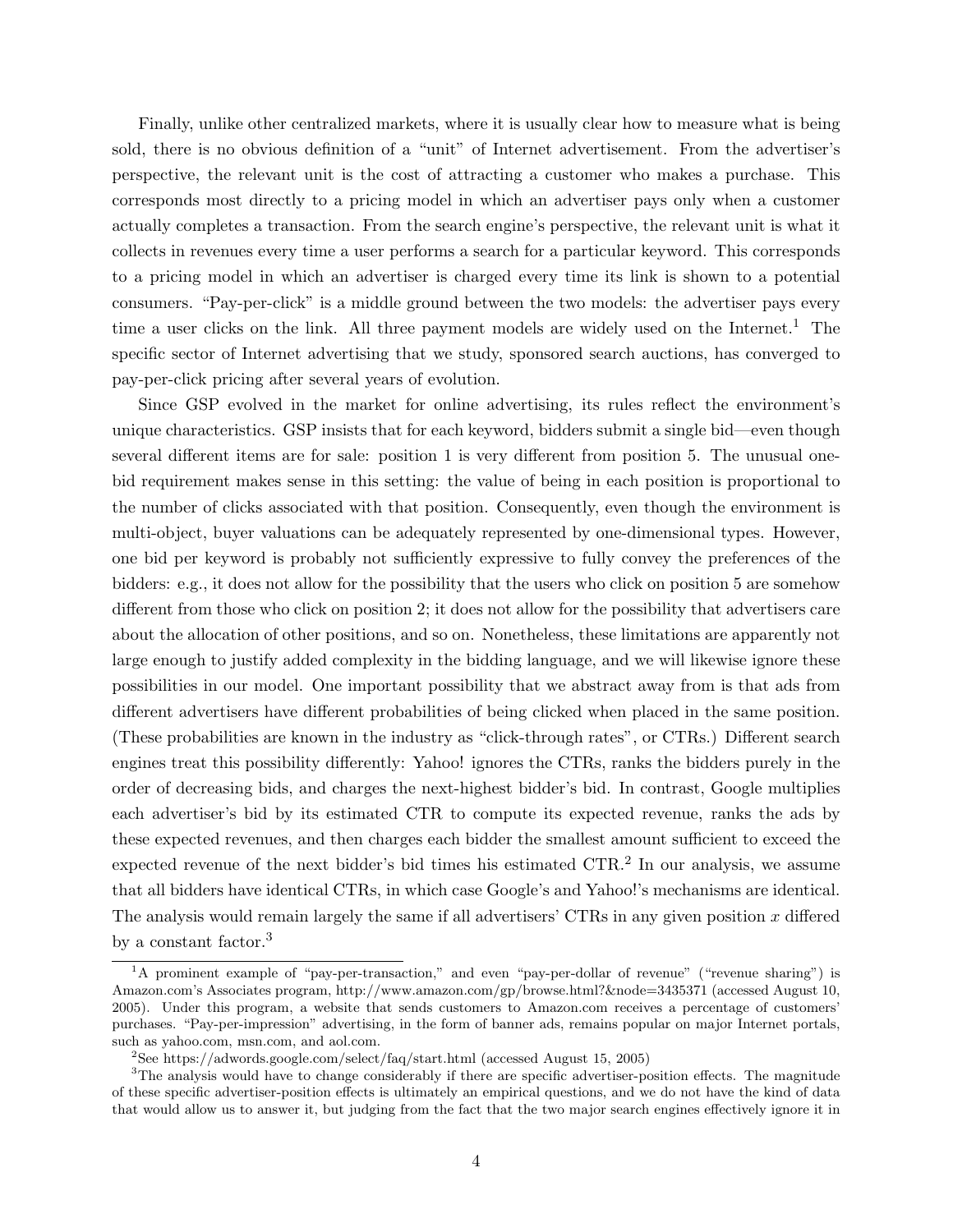### 2.2 Evolution of Market Institutions

The history of this sponsored search auctions is of interest as a case study of whether, how, and how quickly markets come to address their structural shortcomings. Many important mechanisms have recently been designed essentially from scratch, entirely replacing completely different historical allocation mechanisms: radio spectrum auctions, electricity auctions, and others. In contrast, reminiscent of the gradual evolution of medical residency match rules, sponsored search ad auctions have evolved in steps over time. In both medical residency and search advertising, flawed mechanisms were gradually replaced by increasingly superior designs. Notably, the Internet advertising market evolved much faster than the medical matching market. This may be due to the competitive pressures on mechanism designers present in the former but not in the latter, much lower costs of entry and experimentation, advances in the understanding of market mechanisms, and improved technology.

We proceed with a brief chronological review of the development of sponsored search mechanisms.

#### 2.2.1 Early Internet Advertising

Beginning in 1994, Internet advertisements were largely sold on a per-impression basis. Advertisers paid flat fees to show their ads a fixed number of times (typically, one thousand showings, or "impressions"). Contracts were negotiated on a case-by-case basis, minimum contracts for advertising purchases were large (typically, a few thousand dollars per month), and entry was slow.<sup>4</sup>

### 2.2.2 Generalized First-Price Auctions

In 1997, Overture (then GoTo; now part of Yahoo!) introduced a completely new model of selling Internet advertising. In the original Overture auction design, each advertiser submitted a bid reporting the advertiser's willingness to pay on a per-click basis, for a particular keyword. The advertisers could now target their ads: instead of paying for a banner ad that would be shown to everyone visiting a website, advertisers could specify which keywords were relevant to their products, and how much each of those keywords (or, more precisely, a user clicking on their ad after looking for that keyword) was worth to them. Also, advertising was no longer sold per thousand impressions; rather, it was sold one click at a time. Every time a consumer clicked on a sponsored link, an advertiser's account was automatically billed the amount of the advertiser's most recent bid. The links to advertisers were arranged in descending order of bids, making highest bids the most prominent. The ease of use, the very low entry costs, and the transparency of the mechanism quickly led to the success of Overture's paid search platform as the advertising provider for major search engines including Yahoo! and MSN. However, the underlying auction mechanism itself was

their mechanisms (Yahoo! ignores CTRs altogether; Google computes an advertiser's estimated CTR conditional on the advertiser attaining the first position), we believe it to be small.

<sup>4</sup>See http://www.worldata.com/wdnet8/articles/the history of Internet Advertising.htm and http://www.zakon.org/robert/internet/timeline (both accessed August 10, 2005).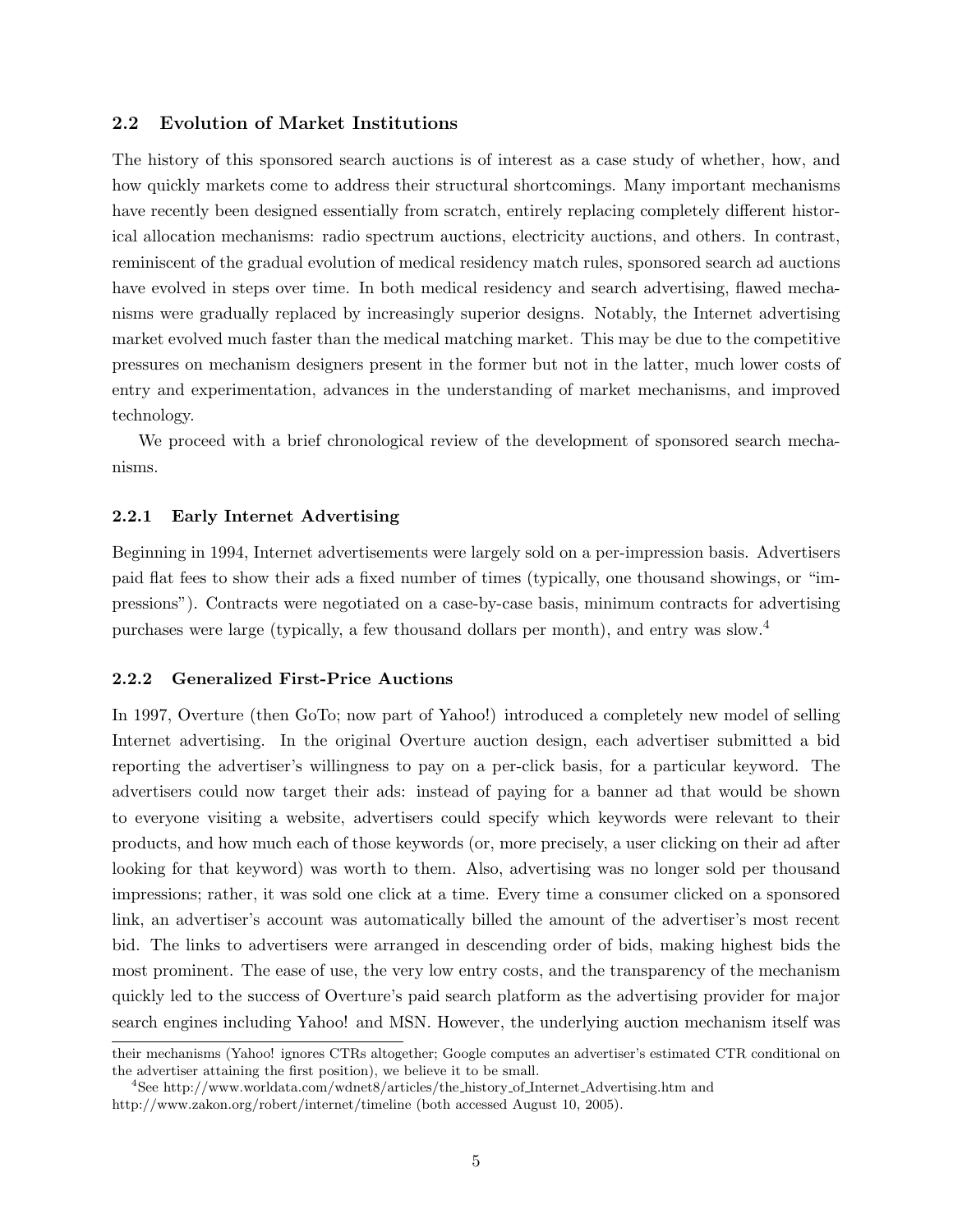far from perfect. In particular, Overture and advertisers quickly learned that the mechanism was unstable due to the dynamic nature of the environment.

Example. Suppose there are two slots on a page and three bidders. An ad in the first slot receives 200 clicks per hour, while the second slot gets 100. Bidders 1, 2, and 3 have values per click of \$10, \$4, and \$2, respectively. Suppose bidder 2 bids \$2.01, to guarantee that he gets a slot. Then bidder 1 will not want to bid more than \$2.02—he does not need to pay more than that to get the top spot. But then bidder 2 will want to revise his bid to \$2.03 to get the top spot, bidder 1 will in turn raise his bid to \$2.04, and so on. Clearly, there is no pure strategy equilibrium in the one-shot version of the game, and so if bidders best respond to each other, they will want to revise their bids as often as possible. Figure 1 shows an example of this behavior on Overture.

#### 2.2.3 Generalized Second-Price Auctions

Under the generalized first-price auction, the bidder who could react to its competitors' moves fastest had a substantial advantage. The mechanism therefore encouraged inefficient investments in gaming the system. It also created volatile prices that in turn caused allocative inefficiencies. Google addressed these problems when it introduced its own pay-per-click system, AdWords Select, in February 2002. Google also recognized that a bidder in position  $i$  will never want to pay more than one bid increment above the bid of the advertiser in position  $(i + 1)$ , and Google adopted this principle in its newly-designed generalized second price auction mechanism. In the simplest GSP auction, an advertiser in position  $i$  pays a price per click equal to the bid of an advertiser in position  $(i+1)$  plus a minimum increment (typically \$0.01). This second-price structure makes the market more user friendly and less susceptible to gaming.

Recognizing these advantages, Yahoo!/Overture also switched to GSP. Let us describe the version of GSP that it implemented.<sup>5</sup> Every advertiser submits a bid. Advertisers are arranged on the page in descending order of their bids. The advertiser in the first position pays a price per click that equals the bid of the second advertiser plus an increment; the second advertiser pays the price offered by the third advertiser plus an increment; and so forth.<sup>6</sup>

Example (continued). Let us now consider the payments in the environment of the previous example under GSP mechanism. If all advertisers bid truthfully, then bids are \$10, \$4, \$2. Payments in GSP will be  $$4$  and  $$2<sup>7</sup>$  Truth-telling is indeed an equilibrium in this example, because no bidder can benefit by changing his bid. Note that total payments of bidders one and two are \$800 and \$200, respectively.

<sup>&</sup>lt;sup>5</sup>We focus on Overture's implementation, because Google's system is somewhat more complex. However, it is straightforward to generalize our analysis to Google's mechanism.

<sup>&</sup>lt;sup>6</sup>For this version of GSP to be efficient, it is necessary that the number of clicks received by an advertisement in a given position depends on the ad's position and not on the advertiser's identity. Recognizing that this assumption may not hold if some ads attract more clicks than others, Google adjusts effective bids based on ads' click-through rates. But under the assumption that all ads have the same click-through rates conditional on position, Google's and Yahoo!'s versions of GSP are identical. With modification for Google's adjustment procedure, our results for the Yahoo! version of GSP also hold for Google adjusted GSP.

<sup>7</sup>For convenience, we neglect the \$0.01 minimum increments.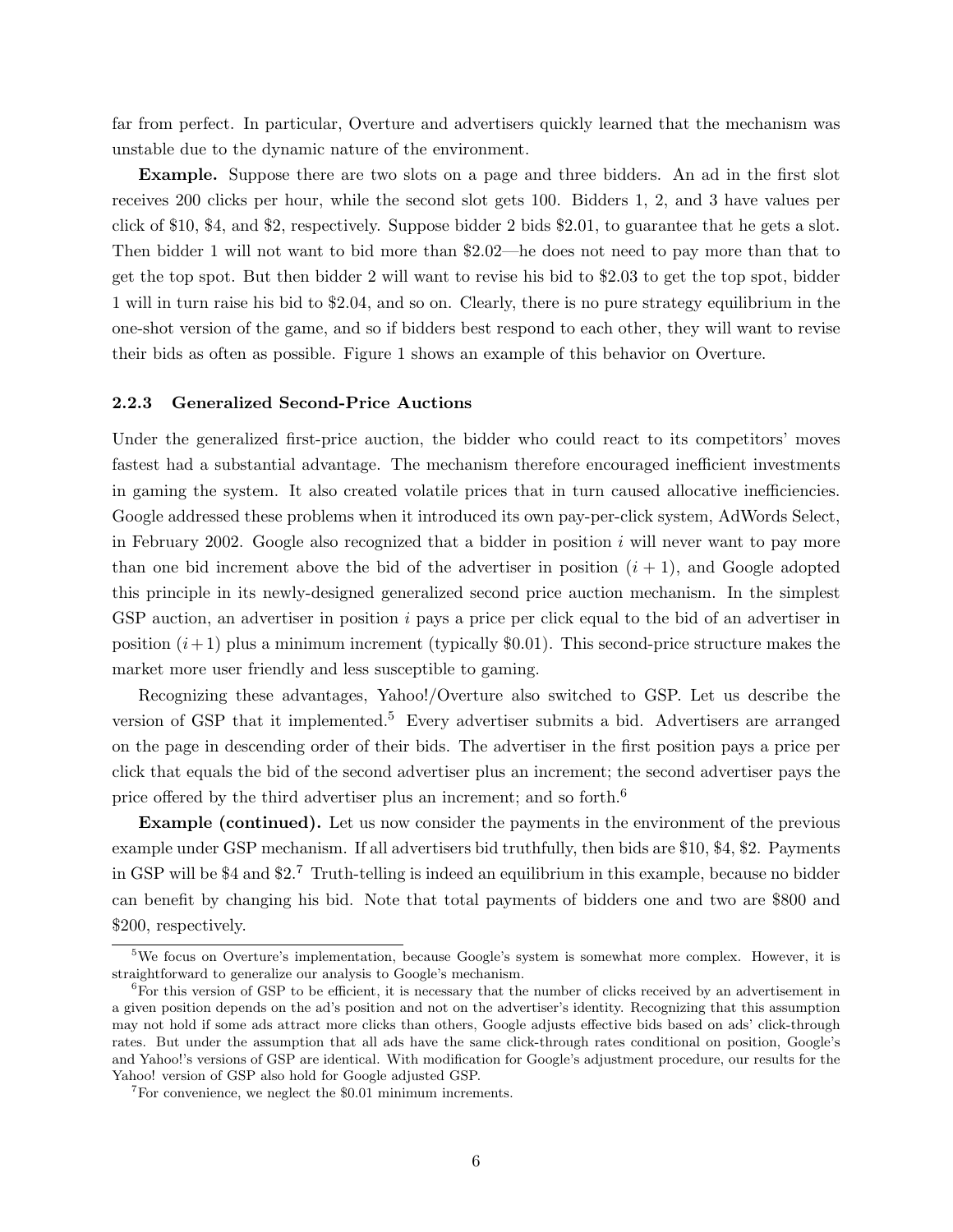### 2.3 Generalized Second-Price and VCG Auctions

GSP looks similar to the Vickrey-Clarke-Groves mechanism, because both mechanisms set each agent's payments only based on the allocation and bids of other players, not based on that agent's own bid. In fact, Google's advertising materials explicitly refer to Vickrey and state that Google's "unique auction model uses Nobel Prize-winning economic theory to eliminate ... that feeling that you've paid too much".<sup>8</sup> But GSP is not VCG. In particular, unlike the VCG auction, GSP does not have an equilibrium in dominant strategies, and truth-telling is generally not an equilibrium strategy in GSP. (See the example in Remark 3.) With only one slot, VCG and GSP would be identical. With several slots, the mechanisms are different: while GSP essentially charges bidder i the bid of bidder  $i + 1$ , VCG charges bidder i the *externality* that he imposes on others, i.e., the decrease in the value of clicks received by other bidders because of i's presence.

Example (continued). Let us compute VCG payments for the example considered above. The second bidder's payment is \$200, as before. However, the payment of the first advertiser is now \$600: \$200 for the externality that he imposes on bidder 3 (by forcing him out of position 2) and \$400 for the externality that he imposes on bidder 2 (by moving him from position 1 to position 2 and thus causing him to lose  $(200 - 100) = 100$  clicks per hour). Note that in this example, revenues under VCG are lower than under GSP. As we will show later, if advertisers were to bid their true values under both mechanisms, revenues would always be higher under GSP.

### 2.4 Assessing the Market's Development

The chronology above suggests three major stages in the development of the sponsored search advertising market. First, ads were sold manually, slowly, in large batches, and on a cost-perimpression basis. Second, Overture implemented keyword-targeted per-click sales and began to streamline advertisement sales with some self-serve bidding interfaces, but with a highly unstable first-price mechanism. Next, Google implemented the generalized second price auction (GSP), which was subsequently adopted by Overture (Yahoo!).

Interestingly, Google and Yahoo! still use GSP, rather than VCG, which would reduce incentives for strategizing and make life easier for advertisers. We see several possible reasons for this. First, VCG is hard to explain to typical advertising buyers. Second, switching to VCG may entail substantial transition costs: VCG revenues are lower than GSP revenues for the same bids, and bidders might be slow to stop shading their bids. Third, the revenue consequences of switching to VCG are uncertain: even the strategic equivalence of second-price and English auctions under private values fails to hold in experiments (Kagel, Harstad, and Levin, 1987). And of course, simply implementing and testing a new system may be costly – imposing switching costs on advertisers as well as on search engines. Consequently, new entrants such as Ask Jeeves and Microsoft Network<sup>9</sup> have a comparative advantage over the established players in implementing VCG.

<sup>8</sup>See https://www.google.com/adsense/afs.pdf (accessed August 10, 2005).

<sup>9</sup>See http://www.irconnect.com/askjinc/pages/news releases.html?d=83045 and http://advertising.msn.com/searchadv/ (both accessed August 10, 2005).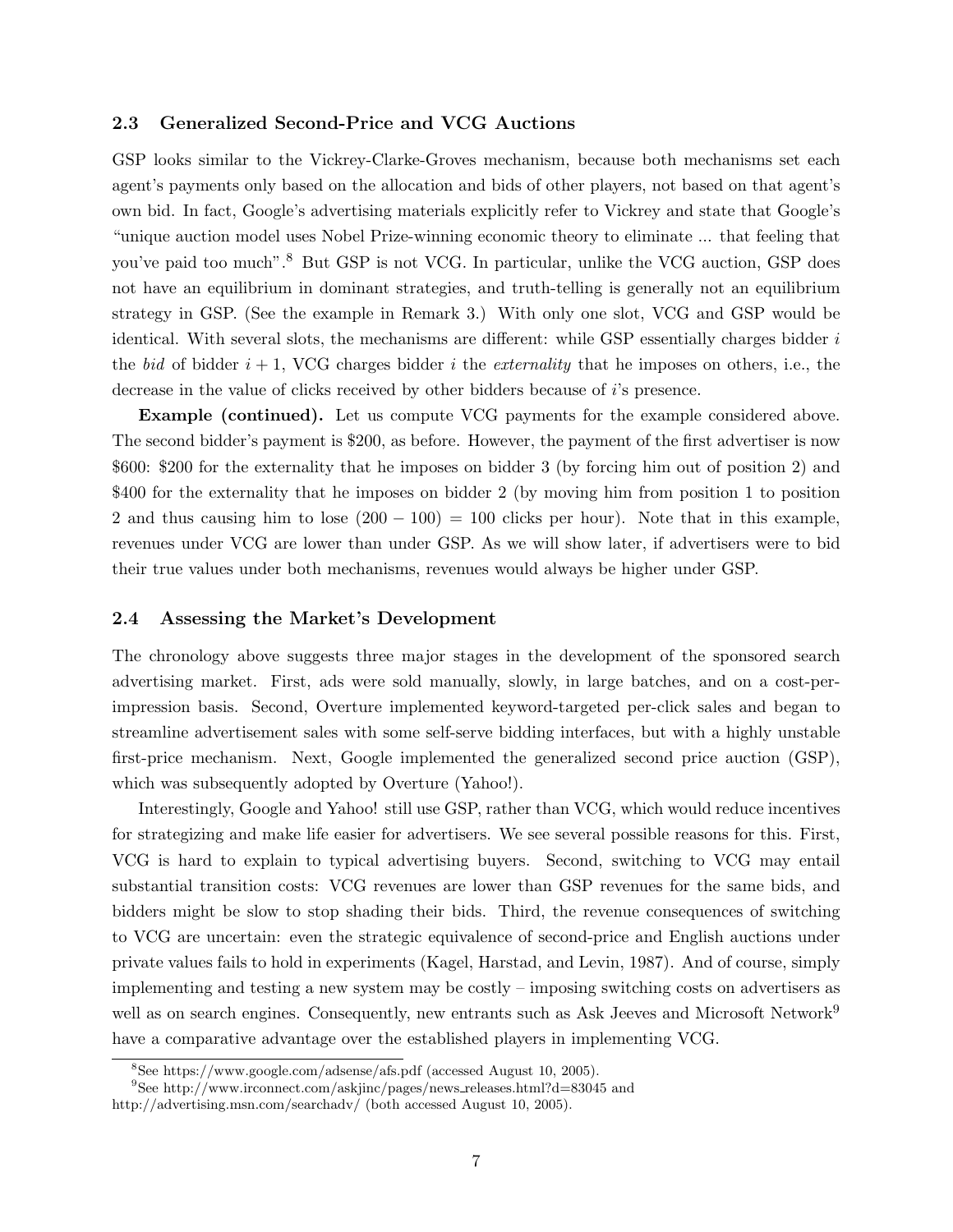### 3 The Rules of GSP

Let us now formally describe the rules of a sponsored search auction. For a given keyword, there are N objects (positions on the screen, where ads related to that keyword can be displayed) and K bidders (advertisers).<sup>10</sup> The (expected) number of clicks per period received by the bidder whose ad was placed in position *i* is  $\alpha_i$ . The value per click to bidder *k* is  $s_k$ . Bidders are risk-neutral, and bidder k's payoff from being in position i is equal to  $\alpha_i s_k$  minus his payments to the search engine. Note that these assumptions imply that the number of times a particular position is clicked does not depend on the ads in this and other positions, and also that an advertiser's value per click does not depend on the position in which its ad is displayed. Without loss of generality, positions are labeled in a descending order: for any j and k such that  $j < k$ , we have  $\alpha_i > \alpha_k$ .

We model the generalized second price auction (GSP) as follows. Suppose at some time  $t$  a search engine user enters a given keyword, and, for each  $k$ , advertiser  $k$ 's last bid submitted for this keyword prior to t was  $b_k$ ; if advertiser k did not submit a bid, we set  $b_k = 0$ . Let  $b^{(j)}$  and  $g(j)$ denote the bid and identity of the j-th highest bidder, respectively. If several advertisers submit the same bid, they are ordered randomly.<sup>11</sup> The mechanism then allocates the top position to the bidder with the highest bid,  $q(1)$ , the second position to  $q(2)$ , and so on, down to position  $\min\{N, K\}$ . Note that each bidder gets at most one object. If a user clicks on a bidder's link, the bidder's payment per click is equal to the next bidder's bid. So bidder  $g(i)$ 's total payment  $p^{(i)}$  is equal to  $\alpha_i b^{(i+1)}$  for  $i \in \{1, ..., \min\{N, K\}\}$ , and his payoff is equal to  $\alpha_i (s^{(i)} - b^{(i+1)})$ . If there are at least as many positions as advertisers  $(N \geq K)$ , then the last bidder's payment  $p^{(K)}$  is equal to zero.<sup>12</sup>

It is also useful to describe explicitly the rules that the VCG mechanism would impose in this setting. The rules for allocating positions are the same as under GSP—the higher the bid, the better the position—but the payments are different. Each player's payment is equal to the negative externality that he imposes on others, assuming that bids are equal to values. Thus, the payment of the last bidder who gets allocated a spot is the same as under GSP: zero if  $N \geq K$ ;  $\alpha_N b^{(N+1)}$ otherwise. For all other  $i < \min\{N, K\}$ , payment  $p^V$  induced by VCG will be different from payment p induced by GSP. Namely,  $p^{V,(i)} = (\alpha_i - \alpha_{i+1})b^{(i+1)} + p^{V,(i+1)}$ .

In the following two sections, we will consider two alternative ways of completing the model: as a static game of complete information resembling a sealed-bid second-price auction and as a dynamic game of incomplete information resembling an English auction. Before moving on to these models, let us make a few observations about GSP and VCG.

**Remark 1** If all advertisers were to bid the same amounts under the two mechanisms, then each advertiser's payment would be at least as large under GSP as under VCG.

<sup>&</sup>lt;sup>10</sup>In actual sponsored search auctions at Google and Yahoo!, advertisers can also choose to place "broad match" bids that match searches that include a keyword along with additional search terms.

<sup>&</sup>lt;sup>11</sup>The actual practice at Overture is to show equal bids according to the order in which the bidders placed their bids.

 $12$ Although we normalize the reserve price to zero, search engines charge the last bidder a non-zero reserve price.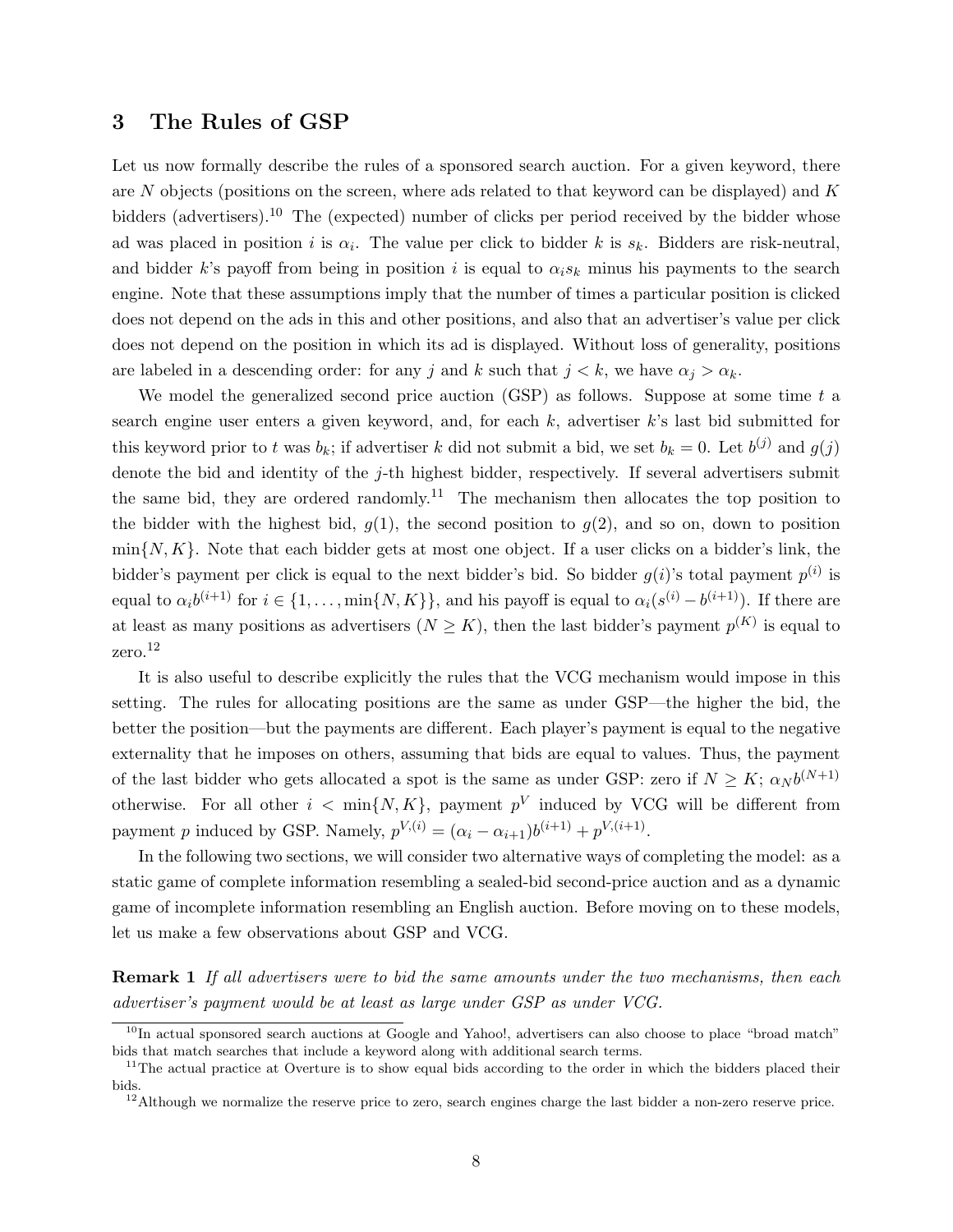This is easy to show by induction on advertisers' payments, starting with the last advertiser who gets assigned a position. For  $i = \min\{K, N\}$ ,  $p^{(i)} = p^{V_i(i)} = \alpha_i b^{(i+1)}$ . For any  $i < \min\{K, N\}$ ,  $p^{V,(i)} - p^{V,(i+1)} = (\alpha_i - \alpha_{i+1})b^{(i+1)} \leq \alpha_i b^{(i+1)} - \alpha_{i+1} b^{(i+2)} = p^{(i)} - p^{(i+1)}.$ 

Remark 2 Truth-telling is a dominant strategy under VCG.

This is a well-known property of the VCG mechanism.

#### Remark 3 Truth-telling is not a dominant strategy under GSP.

For instance, consider a slight modification of the example from Section 2. There are still three bidders, with values per click of \$10, \$4, and \$2, and two positions. However, the clickthrough rates of these positions are now almost the same: the first position receives 200 clicks per hour, and the second one gets 199. If all players bid truthfully, then bidder 1's payoff is equal to  $(\$10 - \$4) * 200 = \$1200$ . If, instead, he shades his bid and bids only \$3 per click, he will get the second position, and his payoff will be equal to  $(\$10 - \$2) * 199 = \$1592 > \$1200$ .

# 4 Static GSP and Locally Envy-Free Equilibria<sup>13</sup>

Advertisers bidding on Yahoo! and Google can change their bids very frequently. We therefore think of these sponsored search auctions as continuous time or infinitely repeated games in which bidders originally have private information about their types, gradually learn the values of others, and can adjust their bids repeatedly. In principle, the sets of equilibria in such repeated games can be very large, with players potentially punishing each other for deviations. However, the strategies required to support such equilibria are usually quite complex, requiring precise knowledge of the environment and careful implementation. It may not be reasonable to expect the advertisers to be able to execute such strategies: they often manage thousands of keywords, and implementing sophisticated dynamic strategies for many keywords is likely to be prohibitively expensive and complex. In theory, advertisers could implement such strategies via automated robots, but at present they cannot do so: bidding software must first be authorized by the search engines,<sup>14</sup> and search engines are unlikely to permit sophisticated strategies that would allow bidders to collude and reduce revenues. Indeed, leading software for bidding at sponsored search auctions does not allow advertisers to condition their bids on the prior behavior of specific competitors.<sup>15</sup>

We therefore focus on simple strategies that bidders can reasonably execute, and we study the rest points of the bidding process: if the vector of bids stabilizes, at what bids can it stabilize? We impose several assumptions and restrictions. First, we assume that all values are common knowledge: over time, bidders are likely to learn all relevant information about each other's values.

<sup>&</sup>lt;sup>13</sup>After this research was completed, we found out that several of the results of this section were independently discovered by Hal Varian in unpublished work.

 $14$ See, e.g., http://www.content.overture.com/d/HKm/legal/zhhkrtc.jhtml (accessed August 18, 2005).

<sup>15</sup>See, e.g., Atlas Onepoint Rules-Based Bidding, http://www.atlasonepoint.com/products/bidmanager/rulesbased (accessed August 18, 2005), which lacks any bidding rule of this type.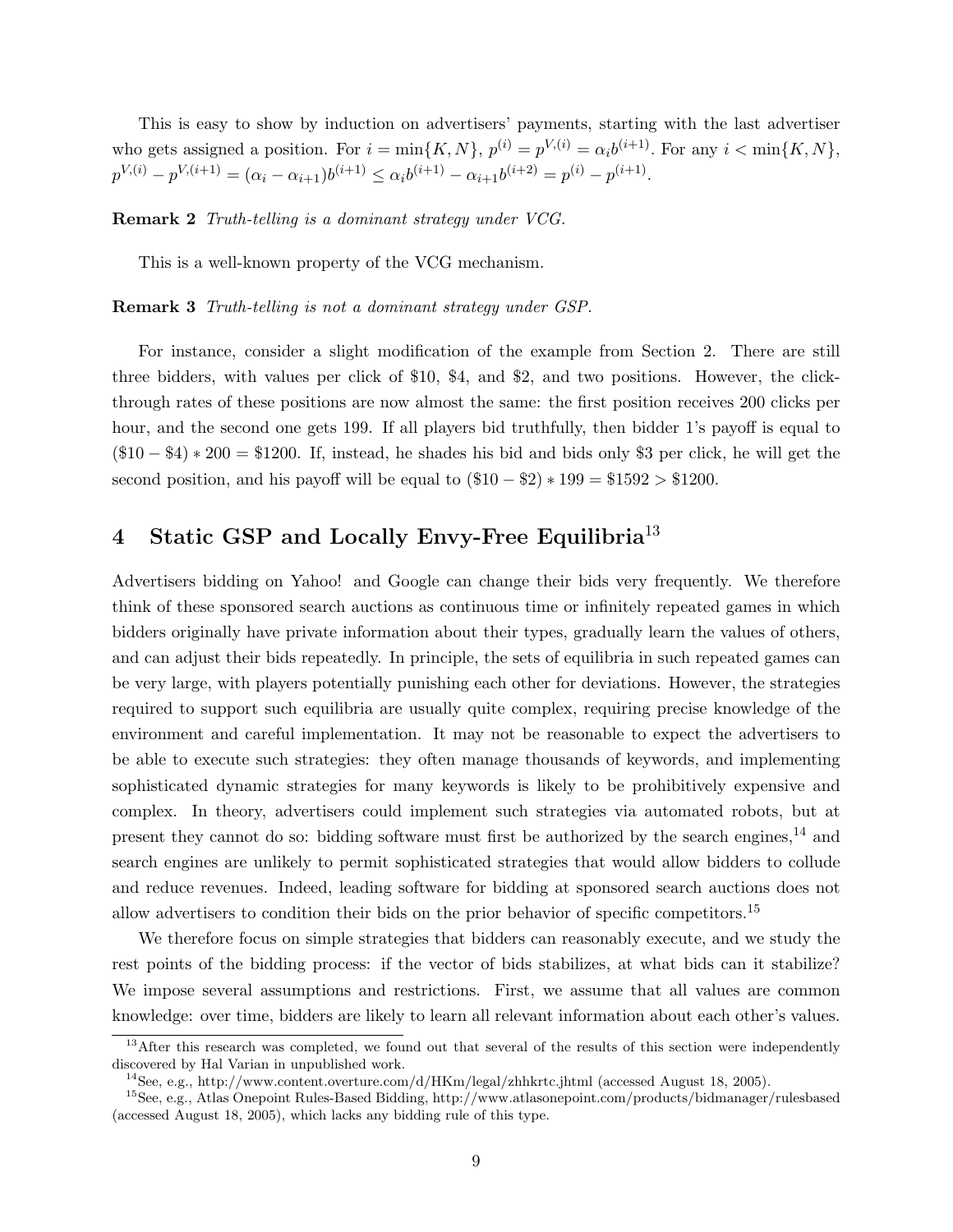Second, since bids can be changed at any time, stable bids must be static best responses to each other—otherwise a bidder whose bid is not a best response would have an incentive to change it. Thus, we assume that the bids form an equilibrium in the static one-shot game of complete information. Third, what are the simple strategies that a bidder can use to increase his payoff, beyond simple best responses to the other players' bids?

One clear strategy is to try to force out the player who occupies the position immediately above. Suppose bidder k bids  $b_k$  and is assigned to position  $i+1$  and bidder k' bids  $b_{k'} > b_k$  and is assigned to position i. Note that if k raises his bid slightly, his own payoff does not change, but the payoff of the player above him decreases. Of course, player  $k'$  can retaliate, and the most he can do is to slightly underbid bidder  $k$ , effectively swapping places with him. If bidder  $k$  is better off after such retaliation, he will indeed want to force player  $k'$  out, and the vector of bids will change. Thus, if the vector converges to a rest point, an advertiser in position  $k$  should not want to "exchange" positions with the advertiser in position  $k - 1$ . We call such vectors of bids "locally envy-free."

**Definition 4** An equilibrium of the static game induced by GSP is locally envy-free if a player cannot improve his payoff by exchanging bids with the player ranked one position above him. More formally, in a locally envy-free equilibrium, for any  $i ~\leq ~ \min\{N,K\},$  we have  $\alpha_i s_{g(i)} - p^{(i)} ~\geq$  $\alpha_{i-1} s_{g(i)} - p^{(i-1)}$ .

Of course, it is possible that in the dynamic game bids change over time, depending on the player's strategies and information structure. However, as long as the restrictions are satisfied, if the dynamic game ever converges to a static vector of bids, that static equilibrium should correspond to a "locally envy-free" equilibrium of the static game  $\Gamma$  induced by the GSP. Consequently, we view a locally envy-free equilibrium  $\Gamma$  as a prediction regarding a rest point at which the vector of bids stabilizes. In this section, we study the set of locally envy-free equilibria.

We first show that the set of locally envy-free equilibria maps naturally to a set of stable assignments in a corresponding two-sided matching market. The idea that auctions and two-sided matching models are closely related is not new: it goes back to Crawford and Knoer (1981), Kelso and Crawford (1982), Leonard (1983), and Demange, Gale, and Sotomayor (1986), and has been studied in detail in a recent paper by Hatfield and Milgrom (2005). Note, however, that in our case the non-standard auction is very different from those in the above papers.

Our environment maps naturally into the most basic assignment model, studied first by Shapley and Shubik (1972). We view each position as an agent who is looking for a match with an advertiser. The value of an advertiser-position pair  $(i, k)$  is equal to  $\alpha_k s_i$ . We call this assignment game A. The advertiser makes its payment  $p_{ik}$  for the position, and the advertiser is left with  $\alpha_k s_i - p_{ik}$ . The following pair of lemmas shows that there is a natural mapping from the set of locally envy-free equilibria of GSP to the set of stable assignments. All proofs are in the Appendix.

**Lemma 5** The outcome of any locally envy-free equilibrium of auction  $\Gamma$  is a stable assignment.

**Lemma 6** If the number of bidders is greater than the number of available positions, then any stable assignment is an outcome of a locally envy-free equilibrium of auction Γ.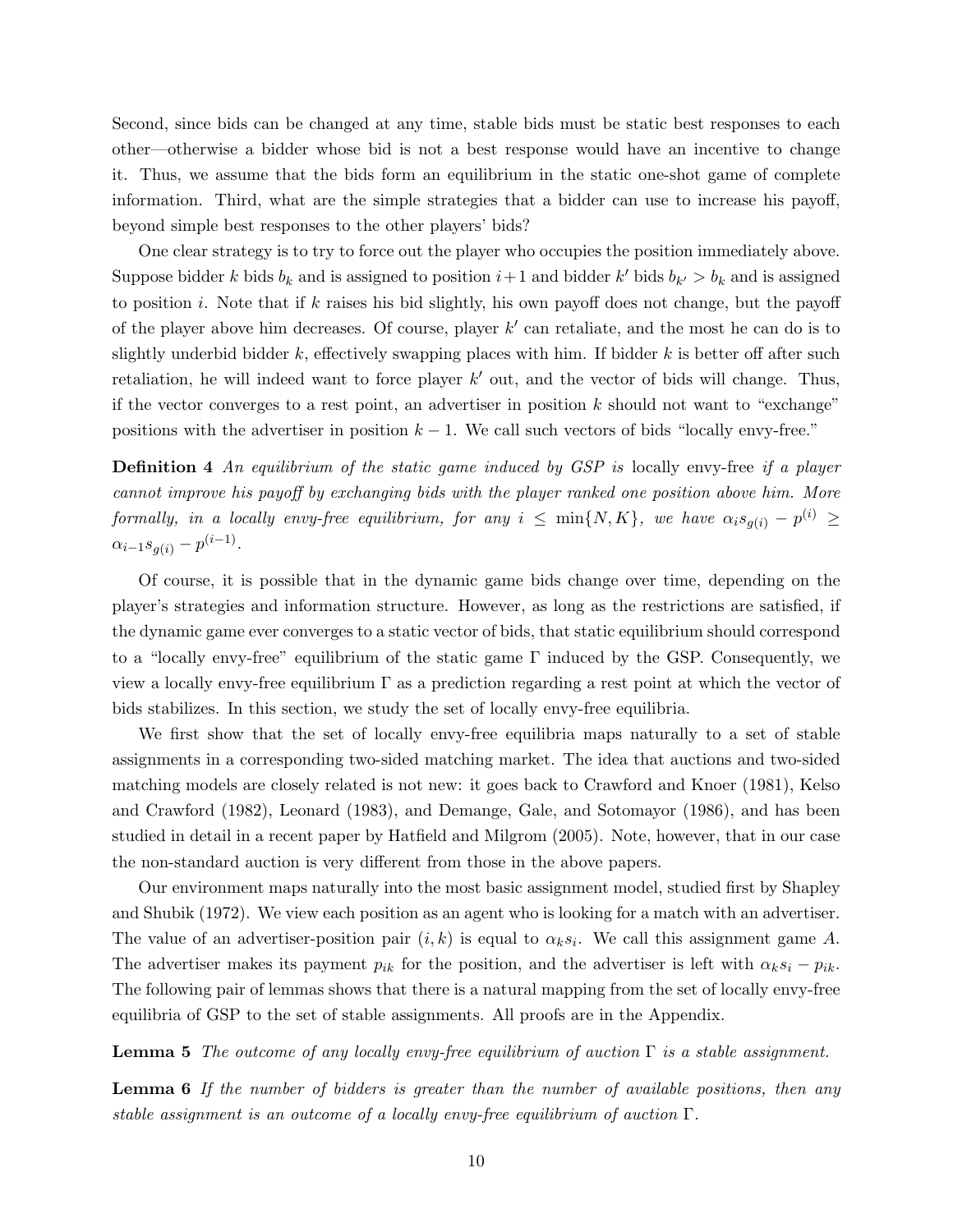We will now construct a particular locally envy-free equilibrium of game Γ. This equilibrium has two important properties. First, in this equilibrium bidders' payments coincide with their payments in the dominant- strategy equilibrium of VCG. Second, this equilibrium is the worst locally envy-free equilibrium for the search engine, and it is the best locally envy-free equilibrium for the bidders. Consequently, the revenues of a search engine are (weakly) higher in any locally envy-free equilibrium of GSP than in the dominant-strategy equilibrium of VCG.

Consider the following strategy profile  $B^*$ . For each advertiser  $i \in \{2, \ldots, \min\{N, K\}\}\,$  bid  $b_i^*$ is equal to  $\frac{p^{V,(i-1)}}{q}$  $\frac{\alpha_{i,(i-1)}}{\alpha_{i-1}}$ , where  $p^{V,(j)}$  is the payment of bidder j in the dominant-strategy equilibrium of VCG. Bid  $b_1^*$  is equal to  $s_1$ .<sup>16</sup>

**Theorem 7** Strategy profile  $B^*$  is a locally envy-free equilibrium of game  $\Gamma$ . In this equilibrium, each bidder's position and payment is equal to those in the dominant-strategy equilibrium of the game induced by VCG. In any other locally envy-free equilibrium of game  $\Gamma$ , the total revenue of the seller is at least as high as in  $B^*$ .

To prove Theorem 7, we first note that payments under strategy profile  $B^*$  coincide with VCG payments and check that  $B^*$  is indeed a locally-envy free equilibrium. This follows from the fact that, by construction, each bidder is indifferent between remaining in his positions and swapping with the bidder one position above him. Next, from Lemma 5 we know that every locally envy-free equilibrium corresponds to a stable assignment. Combining this with the fact<sup>17</sup> that in any stable assignment the payments of bidders must be at least as high as VCG payments completes the proof.

# 5 Main Result: GSP and the Generalized English Auction

In this section we introduce the generalized English auction that corresponds to the generalized second price auction. The generalized English auction is a useful metaphor for predicting the behavior of advertisers in GSP auctions in a dynamic environment. In the model analyzed in the previous section, we assume that bidders have converged to a long-run steady state, have learned each other's values, and no longer have incentives to change their bids. But how do they converge to such a situation?

In this section we show that, in fact, there are simple strategies that can quickly lead to such an outcome: each advertiser starts bidding at zero and keeps increasing his bid as long as he finds it profitable to do so. This simple myopic procedure leads to an equilibrium outcome in which bidders have no incentives to change their bids. Remarkably, the outcome is the same as the worst (for the search engine) locally-envy free equilibrium of the static GSP: all players get VCG payoffs.

We model this procedure through an analogue of the standard English auction. The generalized English Auction entails a clock showing the current price (that continuously increases over time). A player's bid is the price on the clock at the time when he drops out. The auction is over when

<sup>&</sup>lt;sup>16</sup>This bid does not affect any bidder's payment and can be set equal to any value greater than  $b_2^*$ .

 $17$ Leonard (1983) states this fact for general assignment problems. For completeness, we include a short independent proof that relies on the specifics of our particular model.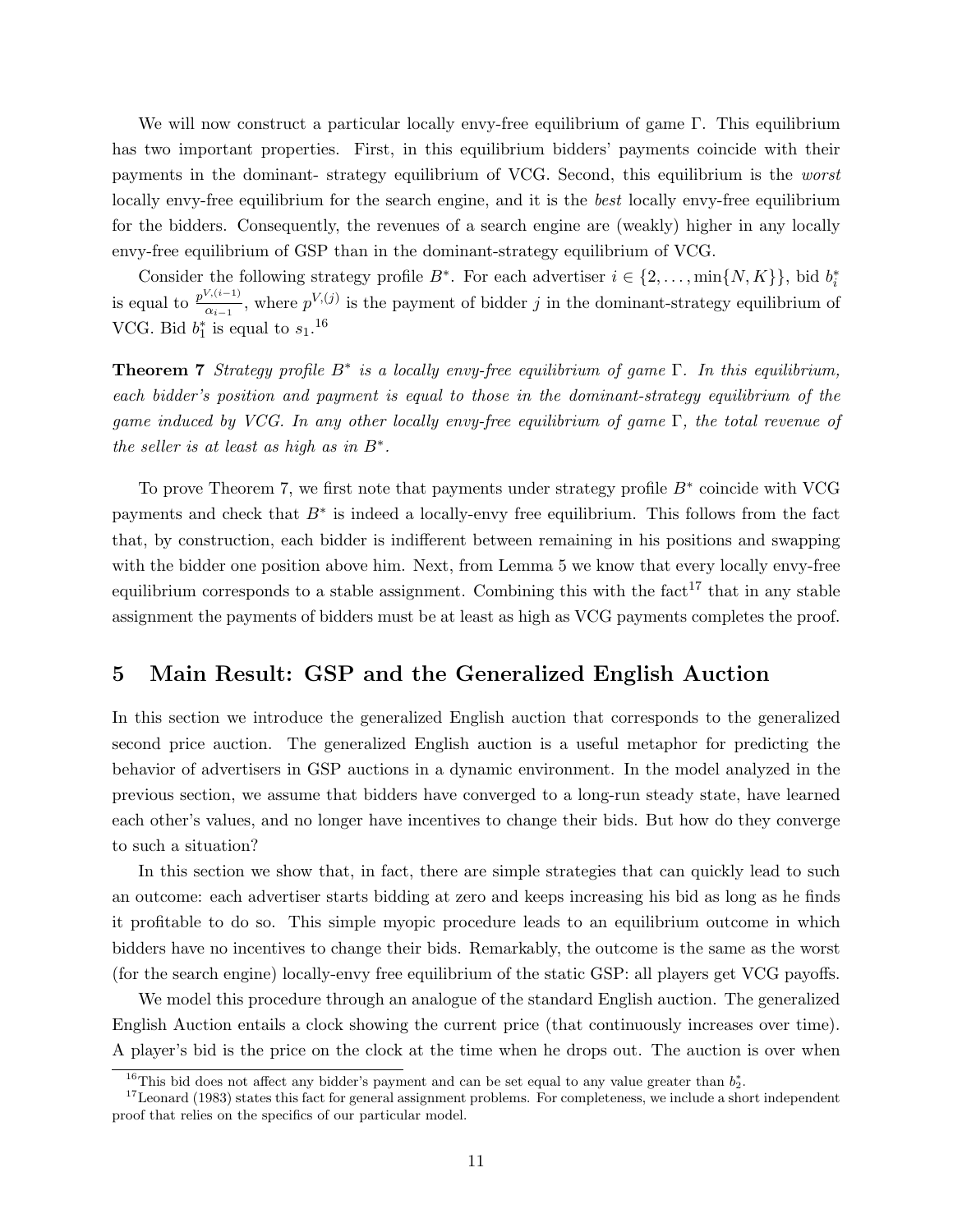the next-to-last advertiser drops out. The ad of the last remaining advertiser is placed in the best advertisement position, and this advertiser's payment per click is equal to the price at which the next-to-last advertiser dropped out. The ad of the next-to-last advertiser is placed second, and its payment per click is equal to the third-highest advertiser's bid, and so on. In other words, the vector of bids obtained in the generalized English auction is used to allocate the objects and compute the prices according to the rules of GSP, just as the rules of the second price auction can be used to compute the payments in the English auction.<sup>18</sup> The following theorem shows that this game has a unique perfect Bayesian equilibrium with strategies continuous in bidders' valuations.<sup>19</sup>

For concreteness, assume that there are  $N \geq 2$  slots and  $K = N+1$  advertisers. (Cases in which  $K \neq N + 1$  require only minor modifications in the proof.) Click-through rates  $\alpha_n$  are commonly known, with  $\alpha_{N+1} \equiv 0$ . Bidders' per-click valuations  $s_i$  are drawn from a continuous distribution  $F(\cdot)$  on  $[0, +\infty)$  with a continuous density function  $f(\cdot)$  that is positive everywhere on  $(0, +\infty)$ . Each advertiser knows his valuation and the distribution of other advertisers' valuations.

The strategy of an advertiser assigns the choice of dropping out or not for any history of the game, given that the advertiser has not previously dropped out. In other words, the strategy can be represented as a function  $p_i(k, h, s_i)$ , where  $s_i$  is the value per click of bidder i,  $p_i$  is the price at which he drops out, k is the number of bidders remaining (including bidder i), and  $h = (b_{k+1}, \ldots, b_K)$  is the history of prices at which bidders  $K, K - 1, \ldots, k + 1$  have dropped out. (As a result, the price that bidder i would have to pay per click if he dropped out next is equal to  $b_{k+1}$ , unless the history is empty, in which case we say that  $b_{k+1} \equiv 0$ .)

Theorem 8 In the unique perfect Bayesian equilibrium of the generalized English auction with strategies continuous in  $s_i$ , an advertiser with value  $s_i$  drops out at price  $p_i(k, h, s_i) = s_i - \frac{\alpha_k}{\alpha_k}$  $\frac{\alpha_k}{\alpha_{k-1}}(s_i$  $b_{k+1}$ ). In this equilibrium, each advertiser's resulting position and payoff are the same as in the dominant-strategy equilibrium of the game induced by VCG. This equilibrium is ex post: the strategy of each bidder is a best response to other bidders' strategies regardless of their realized values.

The intuition of the proof is as follows. First, with  $k$  players remaining and the next highest bid equal to  $b_{k+1}$ , it is a dominated strategy for a player with value s to drop out before price p reaches the level at which he is indifferent between getting position k and paying  $b_{k+1}$  per click and getting position  $k-1$  and paying p per click. Next, if for some set of types it is not optimal to drop out at this "borderline" price level, we can consider the lowest such type, and then once the clock reaches this price level, a player of this type will know that he has the lowest per-click value of the

<sup>&</sup>lt;sup>18</sup>If several players drop out simultaneously, one of them is chosen randomly. Whenever a player drops out, the clock is stopped, and other players are also allowed to drop out; again, if several ones want to drop out, one is chosen randomly. If several players end up dropping at the same price, the first one to drop out is placed in the lowest position of the still available ones, the next one—to the position right above that, and so on.

<sup>&</sup>lt;sup>19</sup>Without this restriction, multiple equilibria exist, even in the simplest English auction with two bidders and one object. For example, suppose there is one object for sale and two bidders with independent private values for this object distributed exponentially on  $[0, \infty)$ . Consider the following pair of strategies. If a bidder's value is in the interval  $[0,1]$  or in the interval  $[2,\infty)$ , he drops out when the clock reaches his value. If bidder 1's value is in the interval  $(1, 2)$ , he drops out at 1, and if bidder 2's value is in the interval  $(1, 2)$ , he drops out at 2. This pair of strategies, together with appropriate beliefs, forms a perfect Bayesian equilibrium.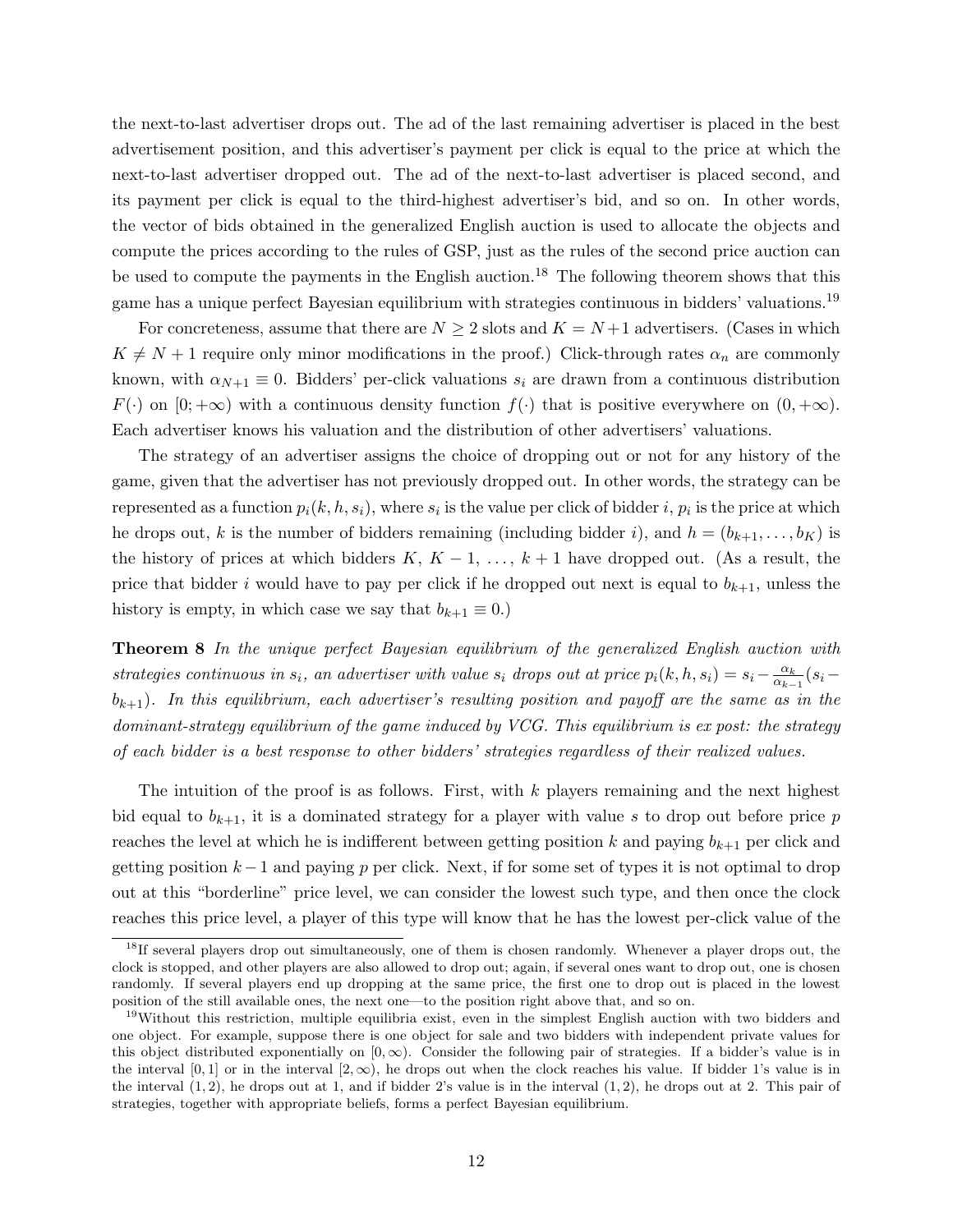remaining players. But then he will also know that the other remaining players will only drop out at price levels at which he will find it unprofitable to compete with them for the higher positions.

The result of Theorem 8 resembles the classic result on the equivalence of the English auction and the second price sealed-bid auction under private values (Vickrey, 1961). Note, however, that the intuition is very different: Vickrey's result follows simply from the existence of equilibria in dominant strategies, whereas in our case such strategies do not exist, and bids do depend on other player's bids. Also, our result is very different from the revenue equivalence theorem: payoffs in the generalized English auction coincide with VCG payments for all realizations of values, not only in expectation; bidders can be asymmetric; distributions of valuations need not be commonly known.

The equilibrium described in Theorem 8 is an ex post equilibrium. As long as all bidders other than bidder  $i$  follow the equilibrium strategy described in Theorem 8, it is a best response for bidder  $i$  to follow his equilibrium strategy, for any realization of other bidders' values. Thus, the outcome implemented by this mechanism depends only on the realization of bidders' values and does not depend on bidders' beliefs about each others' types.

Obviously, any dominant strategy solvable game has an ex post equilibrium. However, the generalized English auction is not dominant strategy solvable. This combination of properties is quite striking: the equilibrium is unique and efficient, the strategy of each bidder does not depend on the distribution of other bidders' values, yet bidders do not have dominant strategies.<sup>20,21</sup> The generalized English auction is a particularly interesting example, because it can be viewed as a model of a mechanism that has "emerged in the wild."

# 6 Conclusion

We investigate a new mechanism that we call the generalized second price auction. GSP is tailored to the unique features of the market for Internet advertisements. As far as we know, this mechanism was first used in 2002. As of September 2005, the annual revenues from GSP auctions were in the billions of dollars.

GSP looks similar to the VCG mechanism, because just like in the standard second price auction, the payment of a bidder does not directly depend on his bid. Although GSP looks similar to VCG, its properties are very different, and equilibrium behavior is far from straightforward. In particular, unlike the VCG mechanism, GSP generally does not have an equilibrium in dominant strategies, and truth-telling is not an equilibrium of GSP. We show that the generalized English auction that corresponds to the generalized second-price auction has a unique equilibrium.

 $^{20}$ Bergemann and Morris (2004) show that an outcome implementable by robust mechanisms must be implementable in dominant strategies. Indeed, the outcome implemented by the generalized English auction can be implemented in dominant strategies by VCG mechanism; however, VCG is not the mechanism that is used in practice.

<sup>&</sup>lt;sup>21</sup> Jehiel and Moldovanu (2001) and Jehiel et al. (2005) show that generically, any efficient choice function is not Bayes-Nash implementable and any non-trivial choice function is not ex post implementable, if values are interdependent and signals are multi-dimensional. Of course, in our model values are private, and, crucially, signals are single-dimensional, even though multiple different objects are for sale. This makes efficient ex post implementation feasible. For other examples of mechanisms that allocate multiple different objects to bidders with single-dimensional types see Moldovanu and Sela (2001), Kittsteiner and Moldovanu (2005), and references in those papers.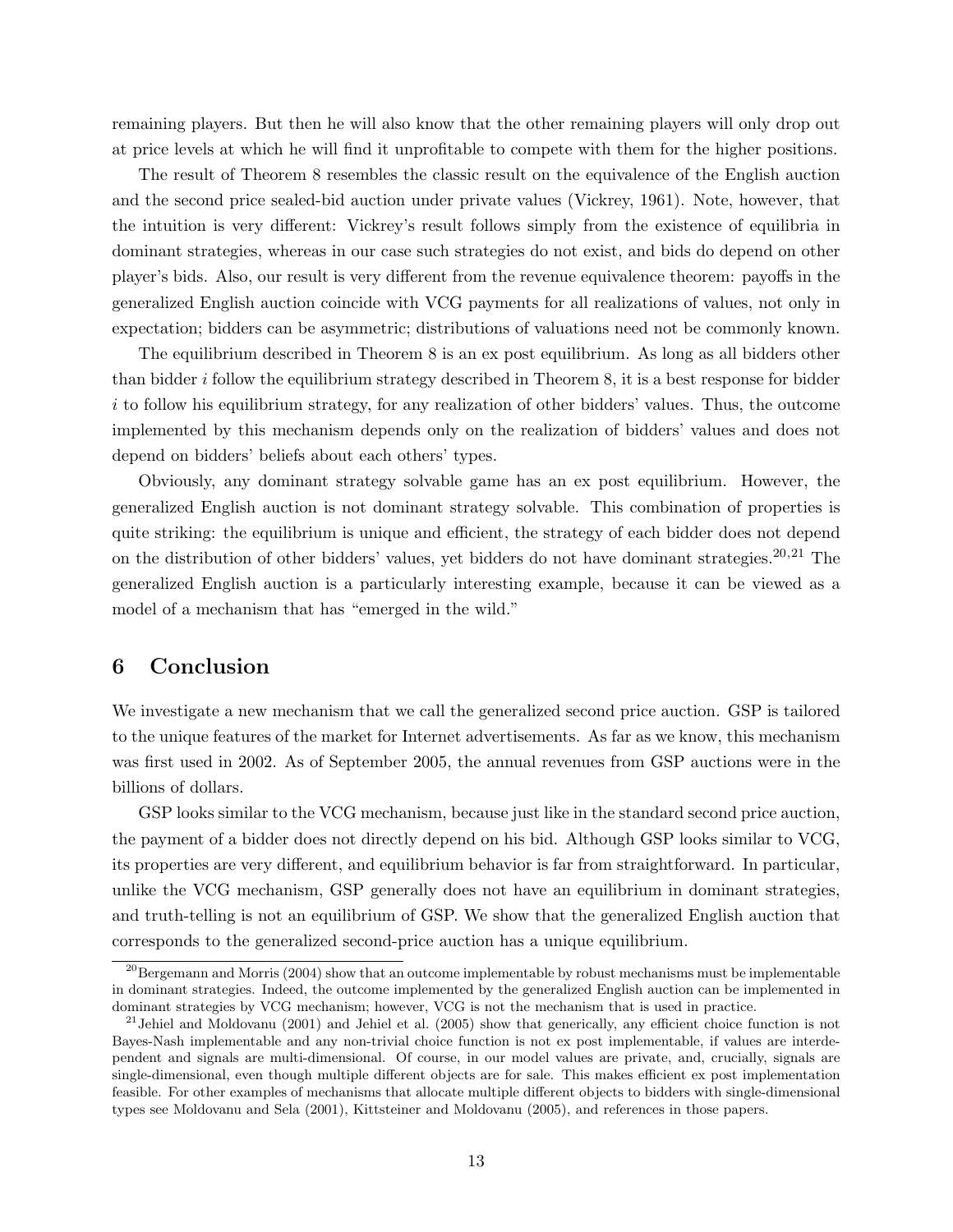This equilibrium has some notable properties. The bid functions have explicit analytic formulas, which, combined with equilibrium uniqueness, makes our results a useful starting point for empirical analysis. Moreover, these functions do not depend on bidders' beliefs about each others' types: the outcome of the auction only depends on the realizations of bidders' values. Hence, the generalized English auction is a robust mechanism, even though bidders do not have dominant strategies. This is one of the very few mechanisms encountered in practice that are not dominant strategy solvable yet robust. It is particularly interesting that a mechanism with such notable features in theory and such enormous popularity in practice developed as a result of evolution of inefficient market institutions, which were gradually replaced by increasingly superior designs.

# References

- [1] Bergemann, D., and S. Morris (2004), "Robust Mechanism Design," Econometrica, forthcoming.
- [2] Crawford, V., and E. Knoer (1981), "Job Matching with Heterogeneous Firms and Workers," Econometrica, 49, 437–450.
- [3] Demange, G., D. Gale, and M. Sotomayor (1986), "Multi-Item Auctions," Journal of Political Economy, 94, 863–872.
- [4] Hatfield, J., and P. Milgrom (2005), "Auctions, Matching and the Law of Aggregate Demand," American Economic Review, forthcoming.
- [5] Kagel, J., R. Harstad, and D. Levin (1987), "Information Impact and Allocation Rules in Auctions with Affiliated Private Values: A Laboratory Study," Econometrica, 55, 1275–1304.
- [6] Kittsteiner, T., and B. Moldovanu (2005), "Priority Auctions and Queue Disciplines that Depend on Processing Time," Management Science, 51, 236–248.
- [7] Kelso, A., and V. Crawford (1982), "Job Matching, Coalition Formation, and Gross Substitutes," Econometrica, 50, 1483–1504.
- [8] Jehiel, P., and B. Moldovanu (2001), "Efficient Design with Interdependent Valuations," Econometrica, 69, 1237–1259.
- [9] Jehiel, P., B. Moldovanu, M. Meyer-ter-Vehn, and W. Zame (2005), "The Limits of Ex-Post Implementation," working paper.
- [10] Leonard, H., (1983), "Elicitation of Honest Preferences for the Assignment of Individuals to Positions," Journal of Political Economy, 91, 461–478.
- [11] Moldovanu, B., and A. Sela (2001), "The Optimal Allocation of Prizes in Contests," American Economic Review, 91, 542–558.
- [12] Shapley, L., and M. Shubik (1972), "The Assignment Game I: The Core," International Journal of Game Theory, 1, 111–130.
- [13] Vickrey, W., (1961), "Counterspeculation, Auctions, and Competitive Sealed Tenders," Journal of Finance, 16, 8–27.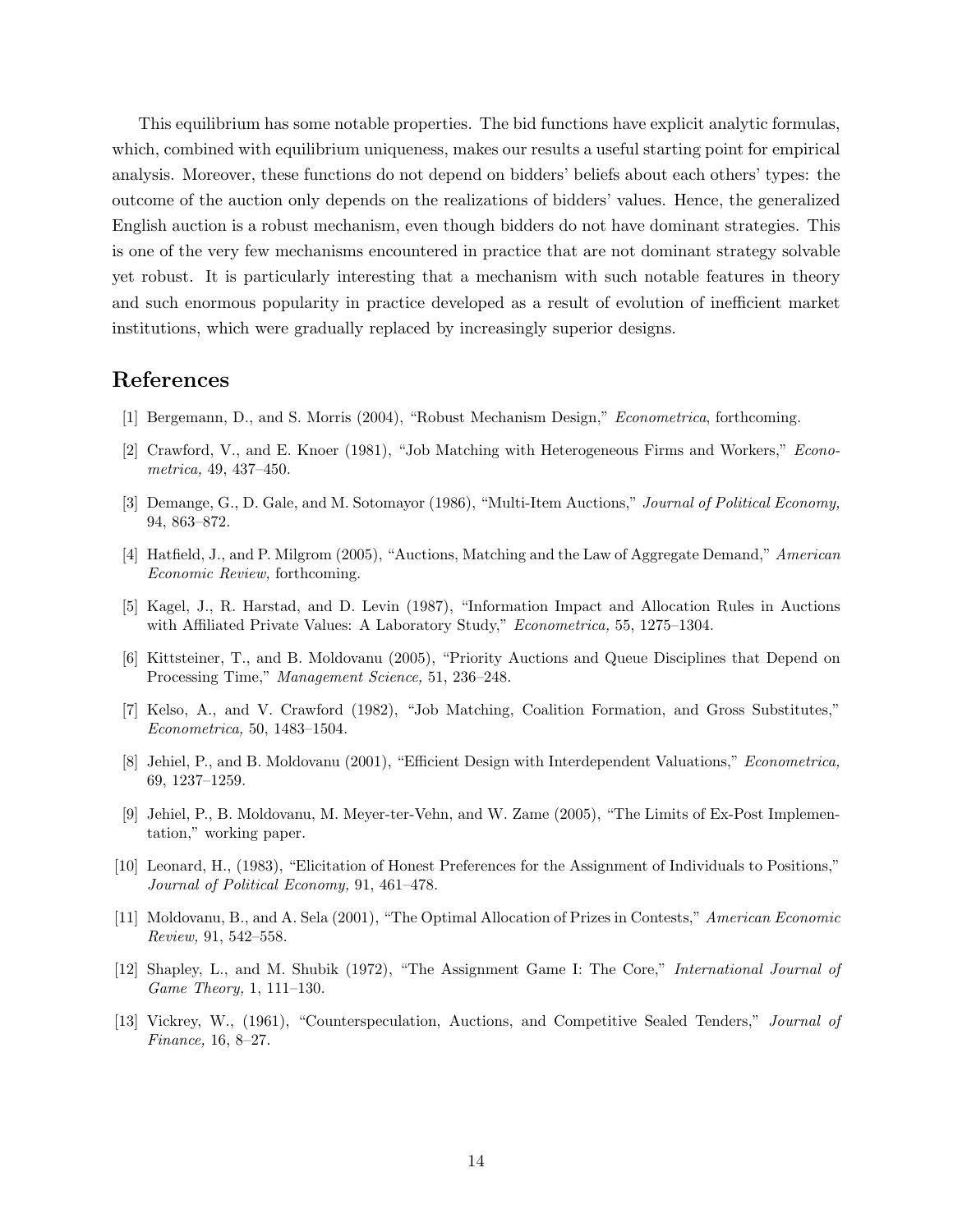# Appendix

### Proof of Lemma 5

By definition, in any locally envy-free equilibrium outcome, no player can profitably re-match with the position assigned to the player right above him. Also, no player  $(a)$  can profitably re-match with a position assigned to a player below him  $(b)$ —if such a profitable re-matching existed, player a would find it profitable to slightly undercut player b in game  $\Gamma$  and get b's position and payment. But this would contradict the assumption that we are in equilibrium.<sup>22</sup>

Hence, we only need to show that no player can profitably re-match with the position assigned to a player more than one spot above him. First, note that in any locally envy-free equilibrium, the resulting matching must be assortative, i.e., for any  $i$ , the player assigned to position  $i$  has a higher per-click valuation than the player assigned to position  $i + 1$ , and therefore, player 1 must be assigned to the top position, player 2—to the second-highest position, and so on.

Indeed, let  $s_i$  and  $s_{i+1}$  denote the values of players assigned to positions i and  $i+1$ . Equilibrium restrictions imply that  $\alpha_i s_i - p_i \geq \alpha_{i+1} s_i - p_{i+1}$  (nobody wants to move one position down), and local envy-freeness implies that  $\alpha_{i+1}s_{i+1} - p_{i+1} \geq \alpha_i s_{i+1} - p_i$  (nobody wants to move one position up). Manipulating the above inequalities yields  $\alpha_i s_i - \alpha_i s_{i+1} + \alpha_{i+1} s_{i+1} \ge \alpha_{i+1} s_i$ , thus  $(\alpha_i - \alpha_{i+1})s_i \geq (\alpha_i - \alpha_{i+1})s_{i+1}$ . Since  $\alpha_i > \alpha_{i+1}$ , we have  $s_i \geq s_{i+1}$ , and hence the locally envy-free equilibrium outcome must be an assortative match.

Now, let us show that no player can profitably re-match with the position assigned to a player more than one spot above him. Suppose bidder k is considering re-matching with position  $m < k-1$ . Since the equilibrium is locally envy-free, we have

$$
\alpha_k s_k - p_k \ge \alpha_{k-1} s_k - p_{k-1}
$$

$$
\alpha_{k-1} s_{k-1} - p_{k-1} \ge \alpha_{k-2} s_{k-1} - p_{k-2}
$$

$$
\vdots
$$

$$
\alpha_{m+1} s_{m+1} - p_{m+1} \ge \alpha_m s_{m+1} - p_m.
$$

Since  $\alpha_j > \alpha_{j+1}$  for any j, and  $s_j > s_k$  for any  $j < k$ , the above inequalities remain valid after replacing  $s_j$  with  $s_k$ . Doing that, then adding all inequalities up, and canceling out the redundant elements, we get  $\alpha_k s_k - p_k \ge \alpha_m s_k - p_m$ . But that implies that advertiser k cannot re-match profitably with position m, and we are done.

#### Proof of Lemma 6

Take a stable assignment. By a result of Shapley and Shubik (1972), this assignment must be efficient, and hence assortative, and so we can talk about advertiser  $i$  being matched with position

 $22$ This argument relies on the fact that in equilibrium, no two (or more) players bid the same amount, which is straightforward to prove: since all players' per-click values are different, and all ties are broken randomly with equal probabilities, at least one of such players would find it profitable to bid slightly higher or slightly lower.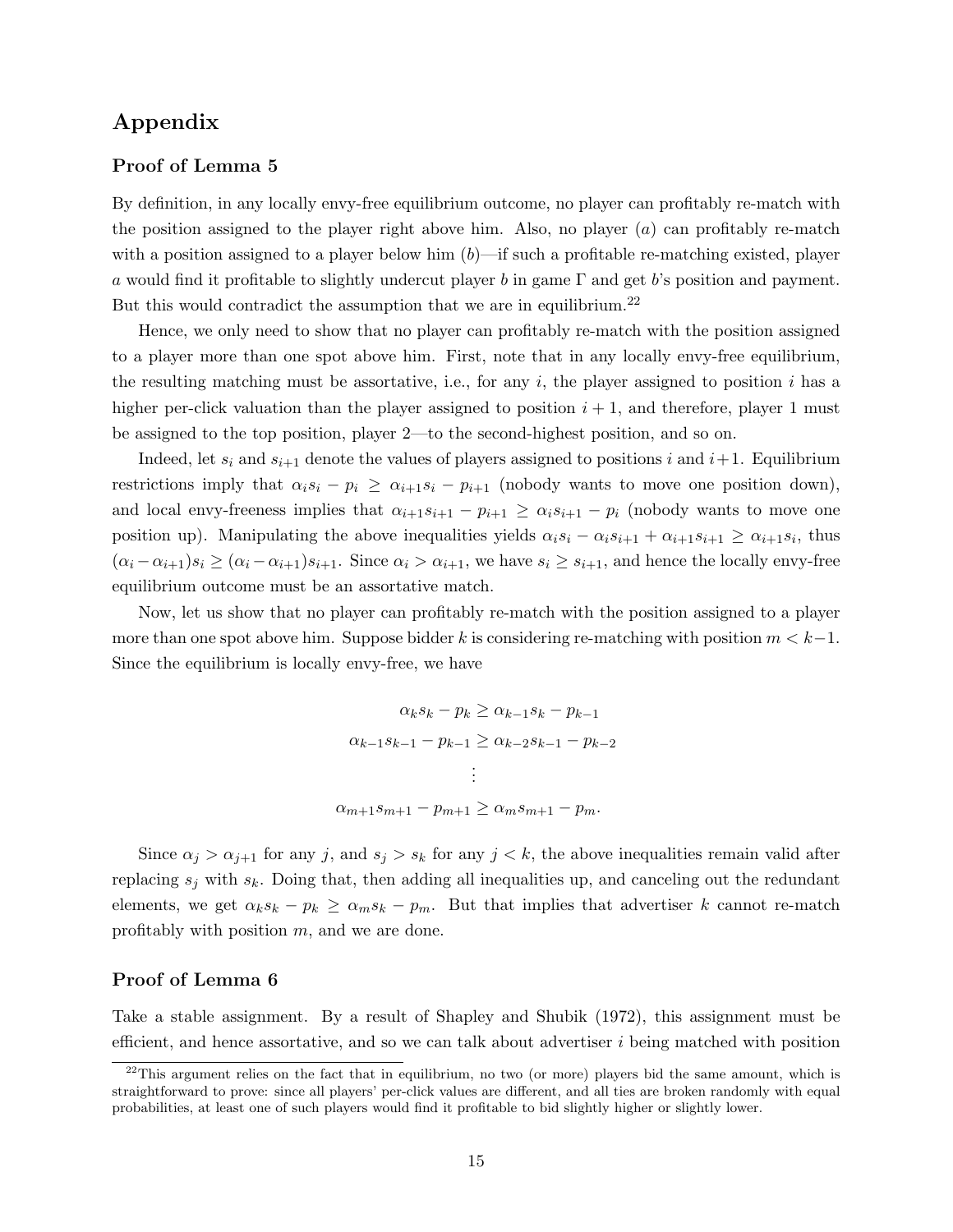$i$ , with associated payment  $p_i$ .

Let us construct a locally envy-free equilibrium with the corresponding outcome. Let  $b_1 = s_1$ and  $b_i = \frac{p_{i-1}}{p_{i-1}}$  $\frac{p_{i-1}}{\alpha_{i-1}}$  for  $i > 1$ . Let us show that this set of strategies is a locally envy-free equilibrium. First, note that for any i,  $b_i > b_{i+1}$  (because otherwise we would have, for some i,  $\frac{p_{i-1}}{a_{i-1}}$  $\frac{p_{i-1}}{\alpha_{i-1}} \leq \frac{p_i}{\alpha_i} \Rightarrow$  $s_i - \frac{p_{i-1}}{\alpha_{i-1}}$  $\frac{p_{i-1}}{\alpha_{i-1}} \geq s_i - \frac{p_i}{\alpha_i} \Rightarrow \alpha_{i-1}(s_i - p_{i-1}) > \alpha_i(s_i - p_i)$ , which would imply that player i could rematch profitably). Therefore, position allocations and payments resulting from this strategy profile will coincide with those in the original stable assignment. To see that this strategy profile is an equilibrium, note that deviating and moving to a different position in this strategy profile is at most as profitable for any player as re-matching with the corresponding position in the assignment game. To see that this equilibrium is locally envy-free, note that the payoff from swapping with the bidder above is exactly equal to the payoff from re-matching with that player's position in the assignment game.

### Proof of Theorem 7

First, we need to check that the order of the bids is preserved, i.e.,  $b_i^* > b_{i+1}^*$  for any  $i < \min\{N, K\}$ . For  $i \geq 2$ , this is equivalent to

$$
\frac{p^{V,(i-1)}}{\alpha_{i-1}} > \frac{p^{V,(i)}}{\alpha_i}
$$
\n
$$
\frac{\text{(}\alpha_{i-1} - \alpha_i)s_i + p^{V,(i)}}{\alpha_i} > \frac{p^{V,(i)}}{\alpha_i}
$$
\n
$$
\text{(}\alpha_i - 1 - \alpha_i)s_i > (\alpha_{i-1} - \alpha_i)p^{V,(i)}
$$
\n
$$
\text{(}\alpha_i s_i > p^{V,(i)}.
$$

For  $i = 1, b_i^* > b_{i+1}^*$  is equivalent to

$$
s_1 > \frac{p^{V,(1)}}{\alpha_1}
$$

$$
\updownarrow
$$

$$
\alpha_1 s_1 > p^{V,(1)}.
$$

To see that for any  $i, \alpha_i s_i > p^{V_i(i)}$ , note first that in the game induced by VCG, each player can guarantee himself the payoff of at least zero (by bidding zero), and hence in any equilibrium his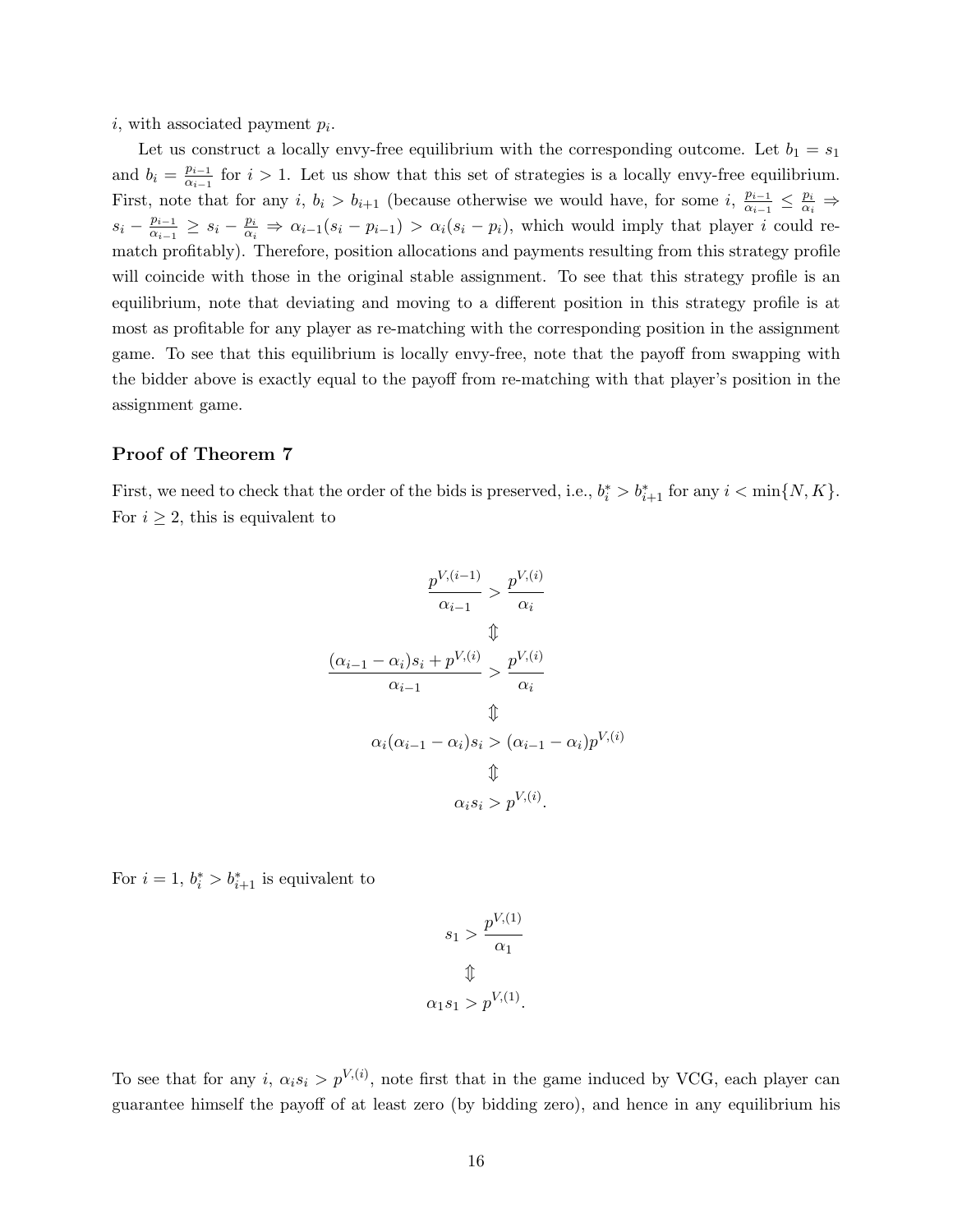payoff from clicks is at least as high as his payment. To prove that the inequality is strict, note that if player i's value per click were slightly lower, e.g.,  $s_i - \Delta$  instead of  $s_i, \Delta < s_i - s_{i+1}$ , then his payment in the truth-telling equilibrium would still be the same (because it does not depend on his own bid, given the allocation of positions), and so  $p^{V,(i)} \leq \alpha_i (s_i - \Delta) < \alpha_i s_i$ . Thus, for any i,  $b_i^* > b_{i+1}^*$ , and therefore each bidder's position is the same as in the truthful equilibrium of VCG. Therefore, by construction, payments are also the same.

Next, to see that no bidder *i* can benefit by bidding less than  $b_i^*$ , suppose that he bids an amount  $b' < b_i^*$  that puts him in position  $i' > i$ . Then, by construction, his payment will be equal to the amount that he would need to pay to be in position  $i'$  under VCG, provided that other players bid truthfully. But truthful bidding is an equilibrium under VCG, and so such deviation cannot be profitable there—hence, it cannot be profitable in strategy profile  $B^*$  of game  $\Gamma$  either.

To see that no bidder i can benefit by bidding more than  $b_i^*$ , suppose that he bids an amount  $b' > b_i^*$  that puts him in position  $i' < i$ . Then the net payoff from this deviation is equal to  $(\alpha_{i'}-\alpha_i)s_i-(\alpha_{i'}b_{i'}^*-\alpha_ib_{i+1})<(\alpha_{i'}-\alpha_i)s_i-(\alpha_{i'}b_{i'+1}^*-\alpha_ib_{i+1})=\sum_{j=i'}^{i-1}(\alpha_j-\alpha_{j+1})s_i-\sum_{j=i'}^{i-1}(p^{V,(j)}-\alpha_i)s_j$  $p^{V,(j+1)} = \sum_{j=i'}^{i-1} (\alpha_j - \alpha_{j+1}) s_i - \sum_{j=i'}^{i-1} (\alpha_j - \alpha_{j+1}) s_{j+1}$ . But since  $s_i \leq s_{j+1}$  for any  $j < i$ , the last expression is less than or equal to zero, and hence the deviation is not profitable.

To check that this equilibrium is locally envy-free, note that if bidder i swapped his bids with bidder *i* − 1, his payoff would change by  $(\alpha_{i-1} - \alpha_i)s_i - (\alpha_{i-1}b_i^* - \alpha_i b_{i+1}) = (\alpha_{i-1} - \alpha_i)s_i - (p^{V,(i-1)} - \alpha_i s_i)$  $p^{V,(i)} = (\alpha_{i-1} - \alpha_i)s_i - (p^{V,(i-1)} - p^{V,(i)}) = (\alpha_{i-1} - \alpha_i)s_i - (\alpha_{i-1} - \alpha_i)s_i = 0.$  In other words, each bidder is indifferent between his actual payoff and his payoff after swapping bids with the bidder above, and hence the equilibrium is locally envy-free.

Let us now show that  $B^*$  is the best locally-envy free equilibrium for the bidders and the worst locally envy-free equilibrium for the search engine. A standard result of matching theory states that there exists an assignment that is the best stable assignment for all advertisers, and the worst stable assignment for all positions. A stable assignment is characterized by a vector of payments  $p = (p_1, \ldots, p_K)$ . Let  $p^V = (p_1^V, \ldots, p_K^V)$  be the set of dominant-strategy VCG payments, i.e., the set of payments in equilibrium  $B^*$  of game  $\Gamma$ .

In any stable assignment,  $p_K$  must be at least as high as  $\alpha_K s_{K-1}$ , since otherwise advertiser K – 1 would find it profitable to match with position K. On the other hand,  $p_K^V = \alpha_K s_{K-1}$ , and hence in the buyer-optimal stable assignment,  $p_K = p_K^V$ .

Next, in any stable assignment, it must be the case that  $p_{K-1} - p_K \ge (\alpha_{K-1} - \alpha_K)s_K$  otherwise, advertiser K would find it profitable to re-match with position  $K - 1$ . Hence,  $p_{K-1} \geq$  $(\alpha_{K-1}-\alpha_K)s_K+p_K \geq (\alpha_{K-1}-\alpha_K)s_K+p_K^V=p_{K-1}^V$ , and so in the buyer-optimal stable assignment,  $p_{K-1} = p_{K-1}^V$ .

Proceeding by induction, we get  $p_k = p_k^V$  for any  $k \leq K$  in the buyer-optimal (and therefore seller-pessimal) stable assignment, and so in any locally envy-free equilibrium of game Γ, the total revenue of the seller is at least as high as  $\sum_{k=1}^{K} p_k^V$ .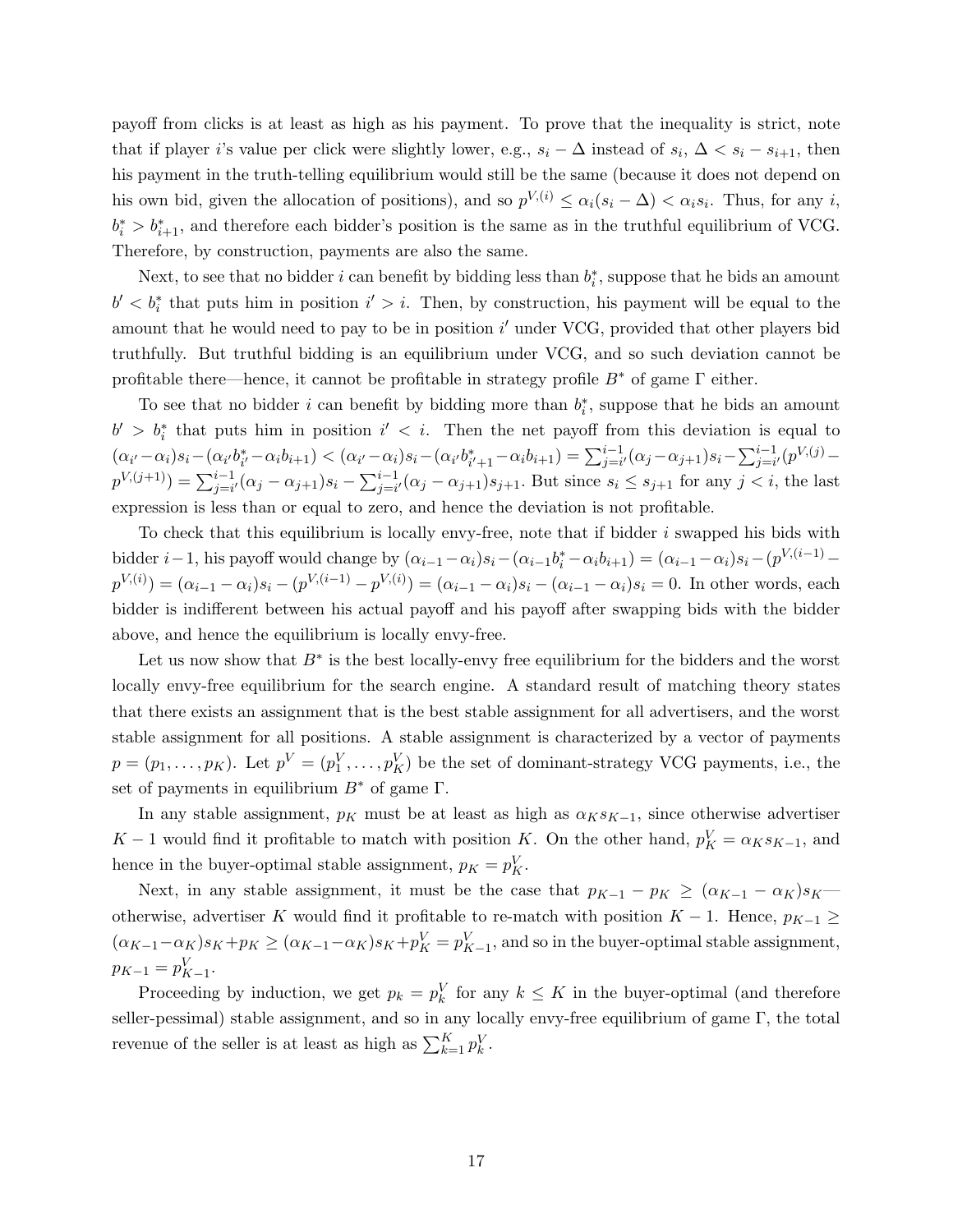#### Proof of Theorem 8

First, note that in equilibrium, for any player i, any history  $h$ , and any number of remaining players k, the drop-out price  $p_i(k, h, s_i)$  tends to infinity as  $s_i$  tends to infinity. (Otherwise there would exist a player for whom it was optimal to deviate from his strategy and stay longer, for a sufficiently high value s.) Next, take any equilibrium of the generalized English auction. Note that if in this equilibrium  $p_i(k, h, s_i) > p_i(k, h, s'_i)$  for some k, h, i, and types  $s_i < s'_i$ , then it has to be the case that both types  $s_i$  and  $s'_i$  are indifferent between dropping out at  $p_i(k, h, s_i)$  and  $p_i(k, h, s'_i)$ . (Otherwise one of them would be able to increase his payoff by mimicking the other.) Consequently, we can "swap" such players' strategies, and therefore there exists an "observationally equivalent" equilibrium in which strategies are nondecreasing in types; also, they are still continuous in own values. Consider this equilibrium profile of strategies  $p_i(k, h, s_i)$ .

Let  $q(k, b_{k+1}, s)$  be such a price that a player with value s is indifferent between getting position k at price  $b_{k+1}$  and position  $k-1$  at price  $q(k, b_{k+1}, s)$ . That is,

$$
\alpha_{k-1}(s - q(k, b_{k+1}, s)) = \alpha_k(s - b_{k+1})
$$
  

$$
\updownarrow
$$
  

$$
q(k, b_{k+1}, s) = s - \frac{\alpha_k}{\alpha_{k-1}}(s - b_{k+1}).
$$

Slightly abusing notation, let  $q(k, h, s) = q(k, b_{k+1}, s)$ , where  $b_{k+1}$  is the last bid at which a player dropped out in history h. (This player received position  $k + 1$ . If history h is empty, we set  $b_{k+1} = 0.$ ) We will now show that for any i, k, h, and  $s_i$ ,  $p_i(k, h, s_i) = q(k, h, s_i)$ .

Suppose that is not the case, and take the largest  $k$  for which there exist such history  $h$  (with the last player dropping out at  $b_{k+1}$ ), player i, and type  $s_i$  (surviving with positive probability on the equilibrium path) that  $p_i(k, h, s_i) \neq q(k, h, s_i)$ . Since by assumption, all strategies up to this stage were  $p_i(\cdot, \cdot, \cdot) = q(\cdot, \cdot, \cdot)$ , we know that there exists a value  $s_{min} \ge b_{k+1}$ , such that all players with values less than  $s_{min}$  have dropped out, and all players with values greater than  $s_{min}$  are still in the auction.

Step 1. Suppose for some type  $s \geq s_{min}$ ,  $p_{max}(k, h, s) \equiv \max_i p_i(k, h, s) > q(k, h, s)$ . Let  $s_0$ be the smallest type, and let i be the corresponding player, such that  $p_i(k, h, s_0) = p_{max}(k, h, s)$ . Without loss of generality, we can assume that there is a positive mass of types of other players dropping out at or before  $p_i(k, h, s_0)$ .<sup>23</sup>

Step  $1(a)$ . Suppose first that there is a positive mass of types of other players dropping out at  $p_i(k, h, s_0) = p_{max}(k, h, s)$ . That implies that with positive probability, player i of type  $s_0$  will remain in the subgame following the drop-out of some other player at  $p_i(k, h, s_0)$  (since ties are broken randomly). Let us show that in this subgame, player i of type  $s_0$  will be the first player to

<sup>&</sup>lt;sup>23</sup>Otherwise, we have  $\forall j \neq i, p_j (k, h, s_0) \leq p_i (k, h, s) \leq p_{max} (k, h, s) = p_i (k, h, s_0) \Rightarrow \forall j \neq i, p_j (k, h, s_0) =$  $p_i(k, h, s_0)$  and  $\forall s' > s_0, p_j(k, h, s') > p_i(k, h, s_0)$ . But we also have  $p_i(k, h, s_0) = p_{max}(k, h, s) > q(k, h, s) \ge$  $q(k, h, s_0)$ , and so for some  $s' > s_0$  we have  $p_{max}(k, h, s') > q(k, h, s')$  and  $p_{max}(k, h, s') > p_{max}(k, h, s)$ . We can then consider  $s'_0$  in place of  $s_0$ , where  $s'_0$  is the smallest type, and i' is the corresponding player, such that  $p_{i'}(k, h, s'_0) = p_{max}(k, h, s')$ . There is a positive mass of types of other players dropping out before  $p_{i'}(k, h, s'_0)$ .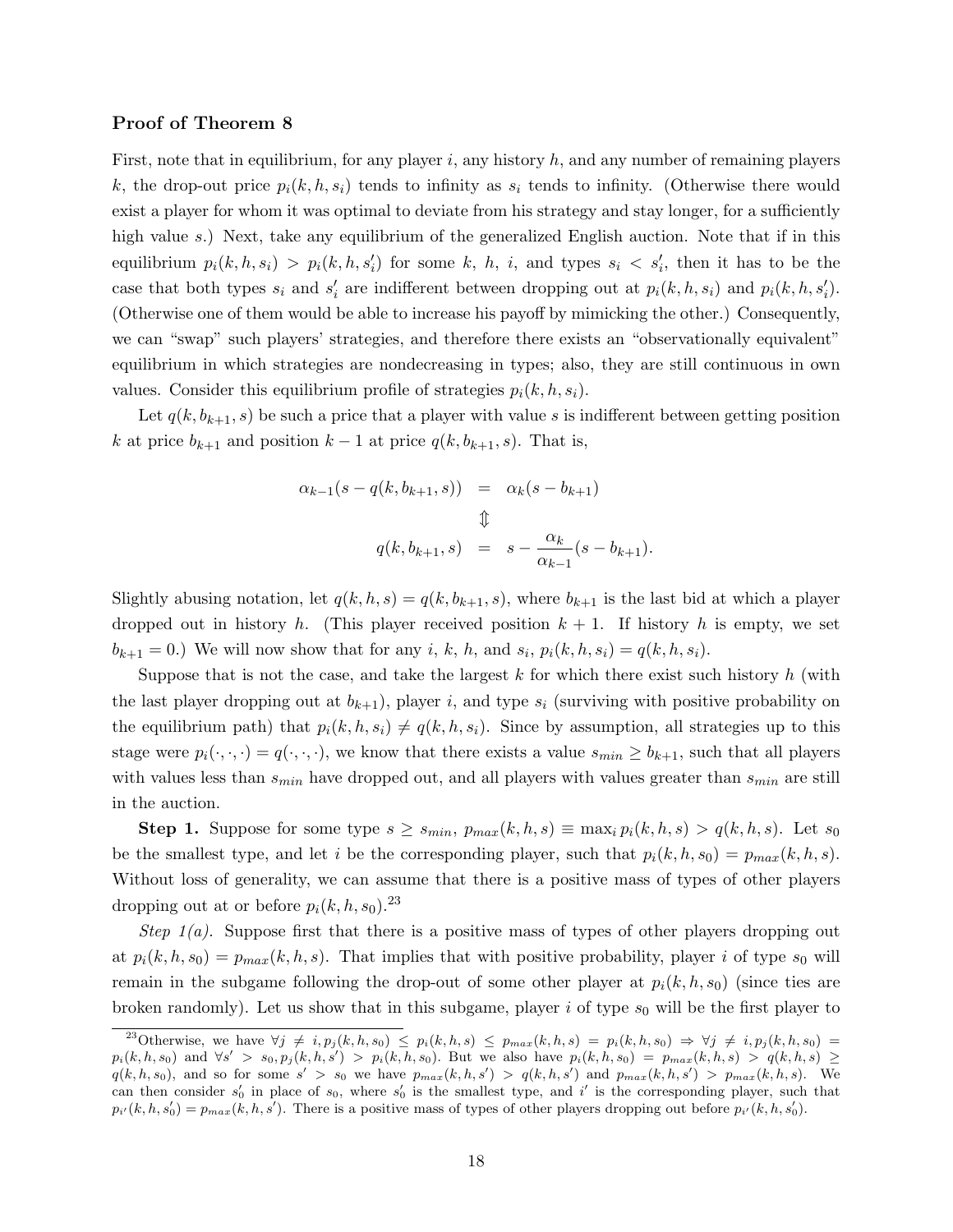drop out with probability 1. Suppose that is not the case, and let  $l < k-1$  be the smallest number such that he gets position  $l$  with positive probability.

Consider any continuation of history  $h, h_{l+2}$ , such that the last player to drop out in that history gets position  $l+2$  and drops out at price  $b_{l+2}$ , player i of type  $s_0$  is one of the remaining  $l+1$  players, there is a positive probability that player i gets position  $l$  in the continuation subgame following history  $h_{l+2}$ , and there is zero probability that player i gets position m for any  $m < l$ . Note that  $s_0 \geq b_{l+2}$ —otherwise it would have been optimal for player i to drop out earlier. Consider  $p_i(l + 1, h_{l+2}, s_0)$ . There must be a positive mass of types of other players who drop out no later than  $p_i(l + 1, h_{l+2}, s_0)$ . Take the highest such type, s', and the corresponding player j. It has to be the case that  $s' > s_0 \ge b_{l+2}$ . It also has to be the case that  $q(l+1, h_{l+2}, s')$  is less than or equal to  $p_i(l + 1, h_{l+2}, s_0)$ . (Otherwise player j with value s' would be playing a strategy weakly dominated by dropping out at  $q(l + 1, h_{l+2}, s')$ , with a positive probability of earning strictly less than he would have earned if he waited until that price level.) Therefore,  $p_i(l+1,h_{l+2},s_0) \ge q(l+1,h_{l+2},s') > q(l+1,h_{l+2},s_0) \ge b_{l+2}$ . Let us show that it would be strictly better for player i with type  $s_0$  to drop out at  $q(l + 1, h_{l+2}, s_0)$  instead of waiting until  $p_i(l + 1, h_{l+2}, s_0)$ . Indeed, if nobody else drops out in between, or someone drops out before  $q(l+1, h_{l+2}, s_0)$ , these strategies would result in identical payoffs. Otherwise payoffs are different, and this happens with positive probability. Under the former strategy, player  $i$  earns

$$
\alpha_{l+1}(s_0-b_{l+2}).
$$

Under the latter strategy, he earns

$$
\alpha_l(s_0-b_{l+1}),
$$

where  $b_{l+1}$  is the price at which somebody else dropped out. (The probability of getting a spot  $m < l$  is zero by construction.) With probability 1,  $b_{l+1} \ge q(l+1, h_{l+2}, s_0)$ , and with positive probability  $b_{l+1} > q(l+1, h_{l+2}, s_0)$ , so the expected payoff from waiting until  $p_i(l+1, h_{l+2}, s_0)$  is strictly less than the expected payoff from dropping out at  $q(l + 1, h_{l+2}, s_0)$ :  $E[\alpha_l(s_0 - b_{l+1})]$  <  $\alpha_l(s_0 - q(l+1, h_{l+2}, s_0)) = \alpha_l(s_0 - (s_0 - \frac{\alpha_{l+1}}{\alpha_l}))$  $\alpha_l^{\frac{l_{l+1}}{\alpha_l}}(s_0-b_{l+2}))) = \alpha_{l+1}(s_0-b_{l+2}).$ 

Therefore, in the subgame following the drop-out of some other player at  $p_i(k, h, s_0)$ , player i of type  $s_0$  gets position  $k-1$  with probability 1, and therefore his payoff is  $\alpha_{k-1}(s_0 - p_i(k, h, s_0))$ . Now suppose player i dropped out at a price  $p_i(k, h, s_0) - \epsilon$  instead of waiting until  $p_i(k, h, s_0)$ . If somebody else drops out before  $p_i(k, h, s_0) - \epsilon$  or after  $p_i(k, h, s_0)$ , or drops out at  $p_i(k, h, s_0)$ but player i is chosen to drop out first, then these two strategies result in identical payoffs. The probability that somebody drops out in the interval  $(p_i(k, h, s_0) - \epsilon, p_i(k, h, s_0))$  goes to zero as  $\epsilon$ goes to zero, and the possible difference in the payoffs is finite, so the difference in payoffs due to this contingency goes to zero as  $\epsilon$  goes to zero. Finally, there is a positive probability that somebody else drops out at  $p_i(k, h, s_0)$  and is chosen to drop out first. If player i drops out before that, at  $p_i(k, h, s_0) - \epsilon$ , his payoff is  $\alpha_k(s_0 - b_{k+1})$ . If he waits until  $p_i(k, h, s_0)$ , we know that in the subsequent subgame his payoff is  $\alpha_{k-1}(s_0 - p_i(k, h, s_0)) < \alpha_{k-1}(s_0 - q(k, h, s_0)) = \alpha_k(s_0 - b_{k+1}).$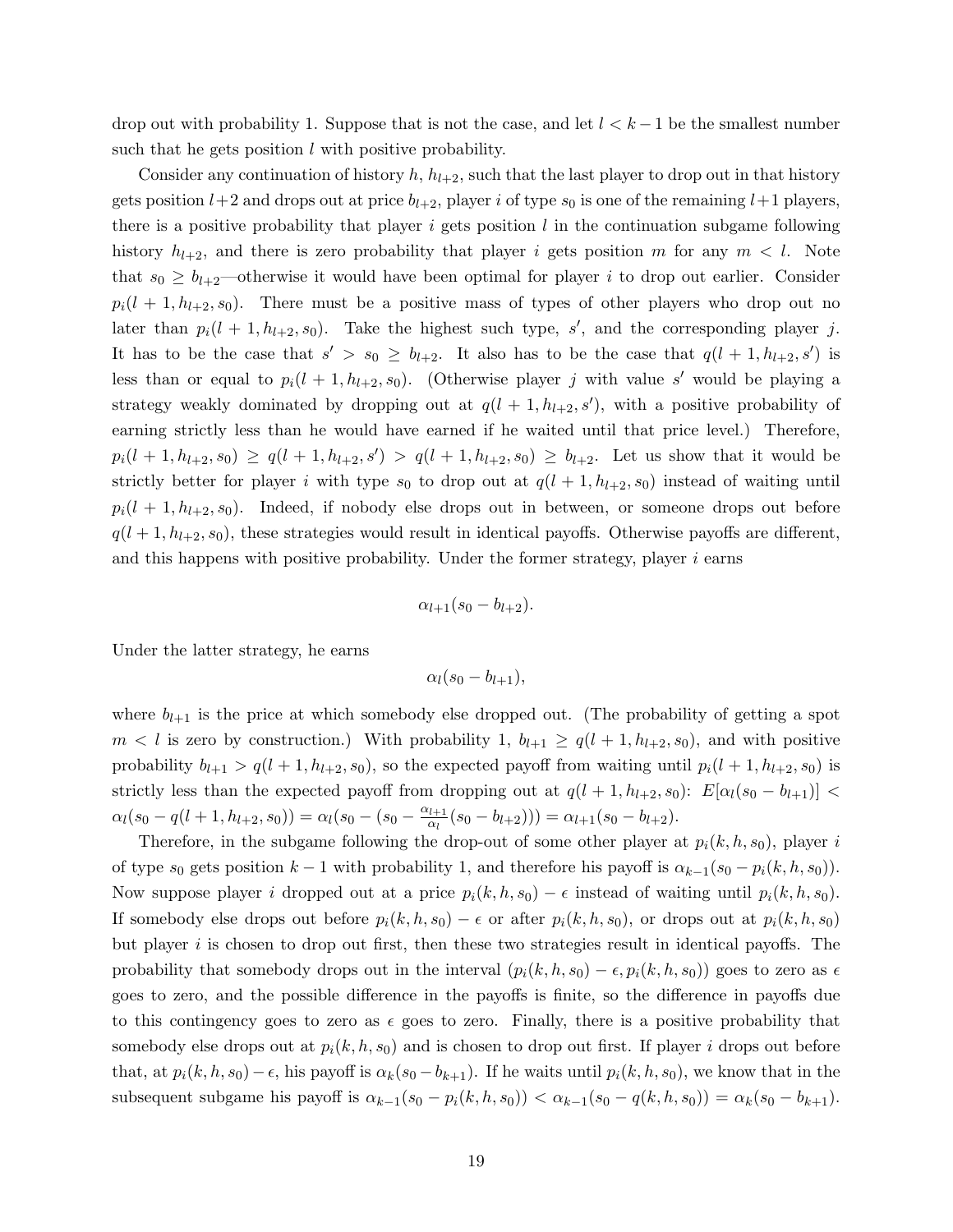Therefore, for a sufficiently small  $\epsilon$ , it is strictly better for player i with value  $s_0$  to drop out at  $p_i(k, h, s_0) - \epsilon$  instead of waiting until  $p_i(k, h, s_0)$ , which contradicts the assumption that  $\{p_j(\cdot, \cdot, \cdot)\}$ is an equilibrium.

Step  $1(b)$ . Now suppose there is mass zero of types of other players dropping out at  $p_i(k, h, s_0) =$  $p_{max}(k, h, s)$ , but there is a positive mass dropping out before  $p_i(k, h, s_0)$ . Consider a sequence of small positive numbers  $(\epsilon_n)$  converging to 0 as  $n \to \infty$  and sequences  $(\pi_n^1), (\pi_n^2), \ldots, (\pi_n^{k-1}),$  where  $\pi_n^l$  is the probability that player i with value  $s_0$  will end up in position l if another player drops out at price  $(p_i(k, h, s_0) - \epsilon_n)$ . Let  $B = \alpha_1 s_0$ , i.e., the maximum payoff that a player with value  $s_0$ can possibly get in the auction. Now, if  $(\pi_n^{k-1})$  converges to 1 and  $(\pi_n^l)$  converges to zero for all  $l < k-1$ , then, by an argument similar to the one at the end of Step 1(a), it is better for player i of type  $s_0$  to drop out at some time  $p_i(k, h, s_0) - \epsilon^{24}$  If  $(\pi_n^{k-1})$  does not converge to 1, take the highest l for which  $(\pi_n^l)$  does not converge to zero, and take a subsequence of  $\epsilon_n$  along which  $(\pi_n^l)$ converges to some positive number  $\rho$ . Let  $s_1$  be the value such that for a random draw of types of remaining players other than i, conditional on each draw being greater than  $s<sub>0</sub>$ , the probability that at least one type is less than  $s_1$  is equal to  $\frac{\rho}{2}$  (i.e.,  $\prod_{j\neq i}$  $\frac{1-F_j(s_1)}{1-F_j(s_0)}=1-\frac{\rho}{2}$  $\frac{\rho}{2}$ ). Clearly,  $s_1 > s_0$ . Take a small  $\epsilon_n$ , and consider a subgame following some continuation of history h,  $h_{l+2}$ , where the  $(l+2)^{nd}$ player drops out at  $b_{l+2}$ ,  $l+1$  players, including player i, remain, and player i gets position l with probability close to  $\rho$  (and any position higher than l with probability close to zero). Consider  $p_i(l+1, h_{l+2}, s_0)$ . There must exist a player, j, such that  $p_i(l+1, h_{l+2}, s_1) \leq p_i(l+1, h_{l+2}, s_0)$ . (Otherwise, the probability of player i surviving until position l is less than or close to  $\frac{\rho}{2}$ , and thus cannot be close to  $\rho$ .) But then, by an argument similar to the one in Step 1(a), in this subgame it is strictly better for player i to drop out slightly earlier than  $p_i(l + 1, h_{l+2}, s_0)$ : Conditional on somebody else dropping out in between, the benefit is close to zero (the probability of getting a position better than l times the highest possible benefit  $B$ ), while the cost is close to a positive number (the payoff from being in position  $l + 1$  at price  $b_{l+2}$  vs. the payoff from being in position l at price at least  $s_1 - \frac{\alpha_{l+1}}{\alpha_l}$  $\frac{a_{l+1}}{a_l}(s_1 - b_{l+2})$ —contradiction.

Step 2. In Step 1, we have shown that  $p_{max}(k, h, s) \equiv \max_i p_i(k, h, s)$  cannot be greater than  $q(k, h, s)$ , and therefore for any player i and type  $s \geq s_{min}$ ,  $p_i(k, h, s) \leq q(k, h, s)$ . Take some value  $s > s_{min}$  and player i. Suppose  $p_i(k, h, s) < q(k, h, s)$ . Take some other player j. From Step 1, we have  $p_i(k, h, s_{min}) \le q(k, h, s_{min}) < q(k, h, s)$ , and therefore if player i waited until  $q(k, h, s)$ instead of dropping out at  $p_i(k, h, s)$ , the probability that someone dropped out in between would be positive, and hence the payoff would be strictly greater (by the definition of function  $q()$ , player i with value s strictly prefers being in position  $k - 1$  or higher at any price less than  $q(k, h, s)$  to being in position k at price  $b_{k+1}$ , which is impossible in equilibrium. Hence,  $p_i(k, h, s) = q(k, h, s)$ for all  $s > s_{min}$ . By continuity, we also have  $p_i(k, h, s_{min}) = q(k, h, s_{min})$ .

<sup>&</sup>lt;sup>24</sup>If some other player drops out between  $p_i(k, h, s_0) - \epsilon$  and  $p_i(k, h, s_0)$ , the benefit of staying longer tends to zero (it is at most  $B(1 - \pi^{k-1})$ ), while the cost converges to a positive number (the difference between getting position k at price  $b_{k+1}$  and position  $k-1$  at price  $p_i(k, h, s_0)$ ).